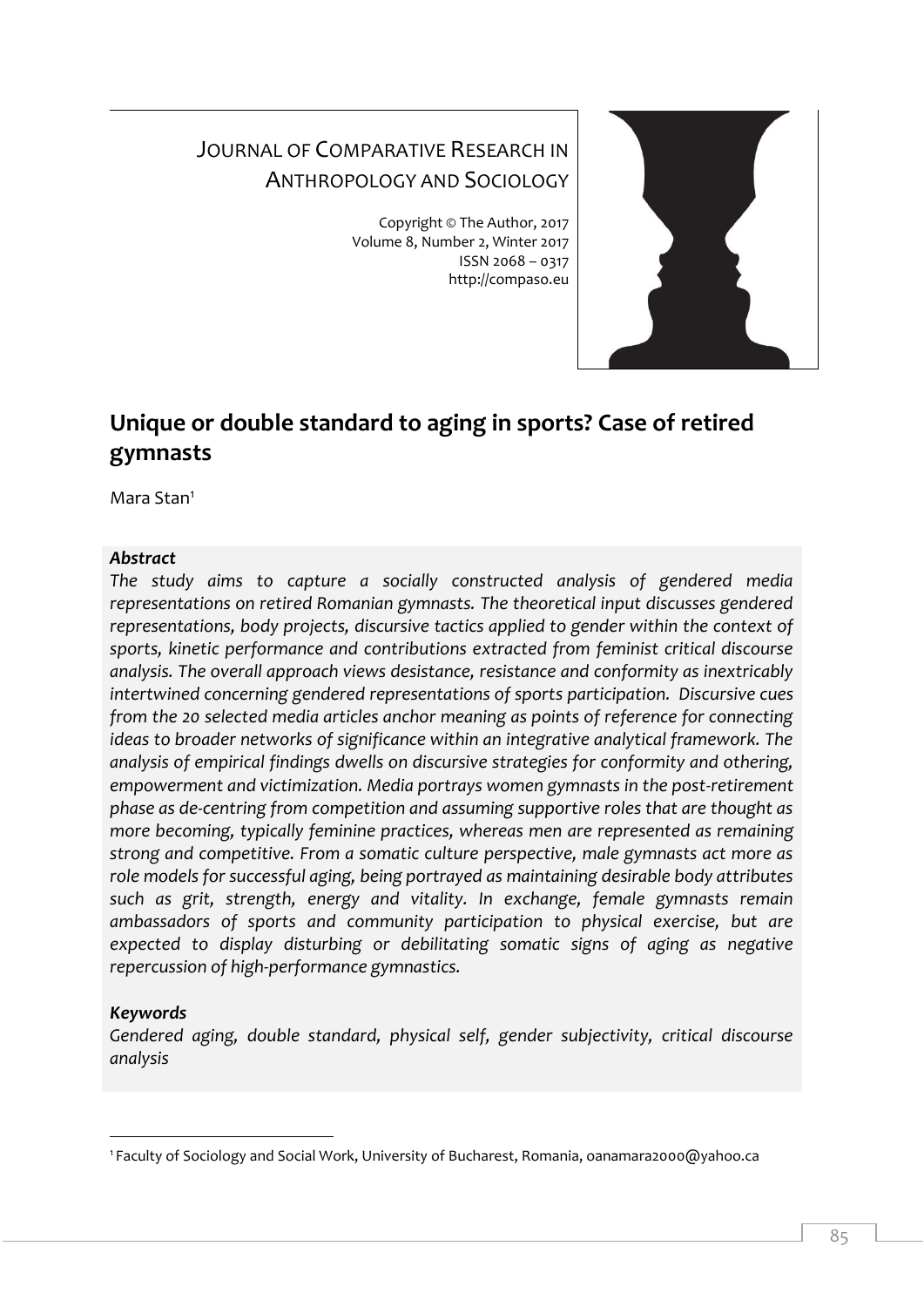#### **Rationale – why is it relevant?**

**Artistic gymnastics is a flagship sport in Romania**, based on the half-century tradition set by medal-winning gymnasts. Moreover, competitive gymnastics is atypical on account of the comparatively early age when professional gymnasts start and end their career. 22 is considered past the standard age for top performance for women, 25 for men (Litchfield & Dionigi, 2011), whereas other sports are more permissive towards performance at older ages.

Retired competitive gymnasts in their twenties are unexpected subjects of aging studies, and it is challenging to consider whether or not there is a double standard to aging in gymnastics in the post-retirement phase, as media discourse portrays retired male and female gymnasts. In the context of retired ex-champions, media has focused on the declining number of medals, by displaying statistics from the Romanian Olympic and Sports Committee.

There is an abrupt decrease in the number of medals in the latest editions of the Olympic Games, as well as European and World Championships. Out of a total of 307 Olympic medals in Romania's portfolio so far, 25 gold medals have been won by gymnasts (by far the most successful in terms of number of medals), followed by canoeing (19 gold medals) and athletics (11 gold medals) during 1976-2017 (COSR, 2017). Of the 25 Olympic gold medals, only one was won by a male gymnast (Marius Urzică, Sydney 2000), signaling a value gap between male and female gymnasts also present in contemporary tennis. Media signaled the **decline of Romanian gymnastics** when the female team did not qualify for Rio Olympic Games (R1). One stream of media content praises elderly gymnasts – both male (i.e. Marian Drăgulescu) and female (i.e. Cătălina Ponor and Larisa Iordache) for delaying retirement and proving longevity and sustainable performance in elite competition (R1, R8, R9), as the only metaphorically defined heroes to safeguard Romania's reputation

Media accounts state as **explanatory factors for the performance crisis** the deficit in leadership and organizational capacity, the skill drain of valuable coaches and gymnasts abroad, the lack of state strategy and investment, systemic under-budgeting that endangers the subsistence of public funded gymnastics clubs (Realitatea.net, 2016). This range of explanations is trending for other sports wherein Romanians reached top performance in past years and counter-performance at present, such as athletics, swimming or canoeing. The decline was anticipated, media claims, relying on Garcia Marquez's chronicles of a death foretold metaphor. Set against the background of crisis of Romania's emblematic sport, gendered representations of retired gymnasts are presented in the context of proposed solutions: community development and local funding of clubs, more promotion for increased selection basis for children, although recovery is predicted to be slow (Agerpress, 2016).

The study aims to discover how the gymnasts' retirement life-course transition is portrayed across media culture, to decipher the connection between gender and aging as media production prompted by cultural praxis. The following research questions ensue: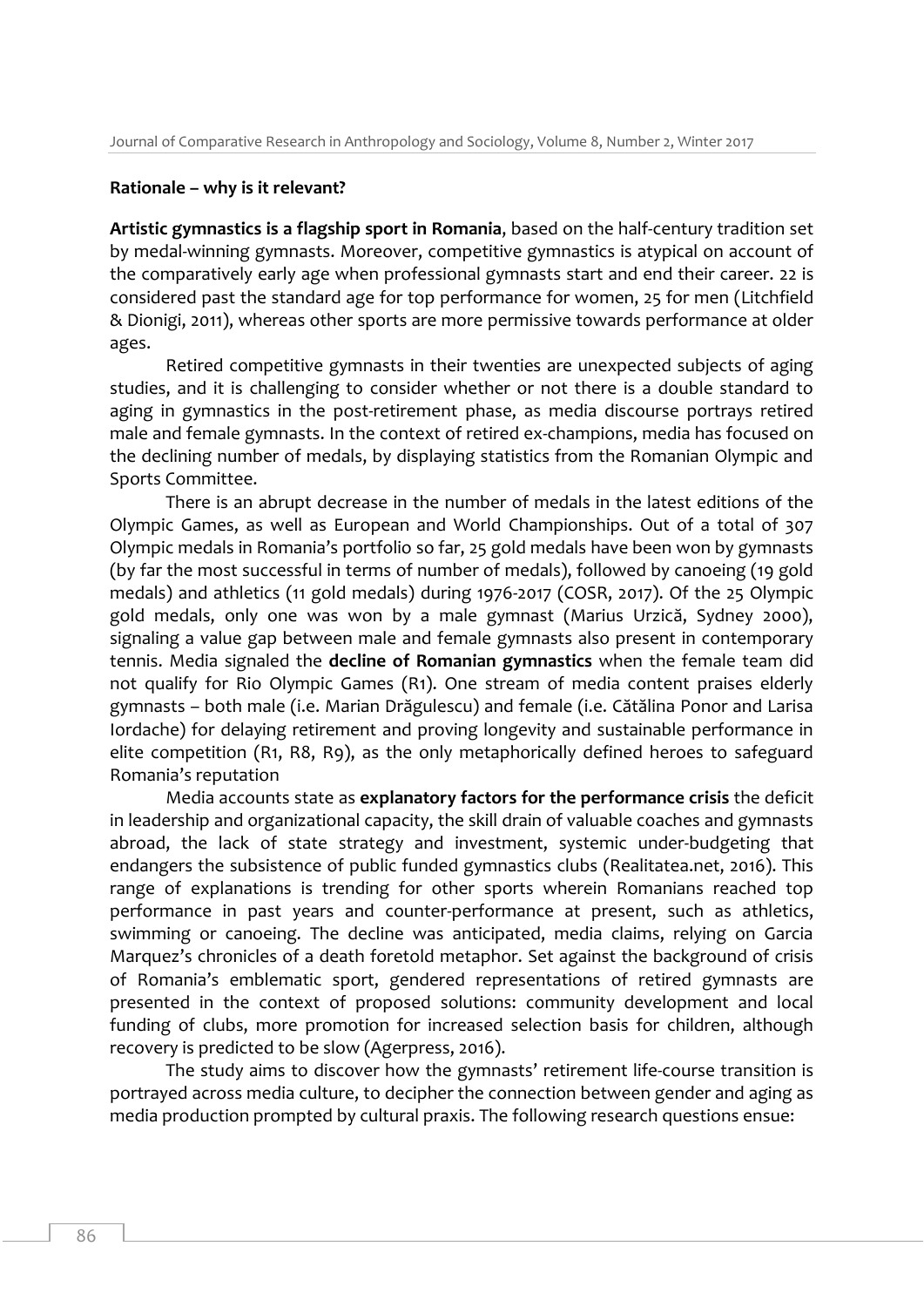- Does media discourse on elite gymnasts' post-retirement exhibit **gendered aging** stereotypes?
- If so, what are the specific media means by which accounts of retired gymnasts showcase **gender-typed media representations**?

The **body project of enterprising self** implies the exertion of control through body practices viewed as permanent assignment. The aim is to optimize one's own body according to an idealized body image (Meuser, 2017). Individualized subjectivities turn into mainstream yet often reverberate back into subcultures shaped by gendered representations, whereas the aging narrative revolves on a dynamic continuum between decline and rebirth, change and homeostasis, authority, submission and resistance, empowerment and disempowerment (Meuser, 2017).

**Empowerment** defines in the general vocabulary the act, entitlement or endorsement of giving power, authority or agency to someone, so as that person can perform by free choice, and in sociology it refers to the ability of people to gain understanding and control over personal and social circumstances as to take decisions and engage in deliberate action (Barker-Ruchti and Tinning, 2010; Dionigi, 2010). Conversely, **disempowerment** designates the loss or denial of such ability and prerogative to make essential life choices (McGannon & Schinke, 2013; Knoppers, 2006). Biographical and media discursive samples inquire about **gender appropriateness**, with an emphasis on gregariousness, cordiality, inclusion and involvement as features that play a key role in women's participation to sports, whereas stamina, resilience and physical attributes are essential for men gymnasts (Litchfield & Dionigi, 2011).

## *Gendered representations on women in competitive and recreational sports*

Gender gap in representations on power and prestige permeate multiple venues of public life, from politics (Zamfirache, 2010) to sports. A stream of research in the sociology of sport (e.g. Iannotta & Kane, 2002, Hartmann-Tews, 2015) warns against **media narratives or meta-story of victimization of women in sports as debilitating rather than empowering.** Such features are present also in professional gymnastics photographs that construct **visual cues of ideal feminity** through body images (Carter, 2016; Weber and Barker-Ruchti, 2012). Visual discourse analysis investigates fitness, slimness, youthful vitality and elegance in movements, as bivalent attributes: aesthetical (as publicly legitimised beauty standard) and functional (as pre-requisite for gymnastics performance). From a macro-level intersectional approach empirically validated across social policy in Poland, discourses of aged gender and gendered age involve **onedimensional, stereotypical attributions** that erode each other (Wilinska, 2010).

A qualitative critical textual analysis on Swedish media discourse on elite sports players concludes that **sports remains a bastion for the reproduction of gender inequality**, since media objectifies and sexualizes women elite athletes, even if Sweden is renowned worldwide as one of the most democratic nations also in terms of gender equality (Wanneberg, 2011). Gender stereotypes (e.g. women athletes expected to perform with grace and agility, whereas male counterparts associate with grit and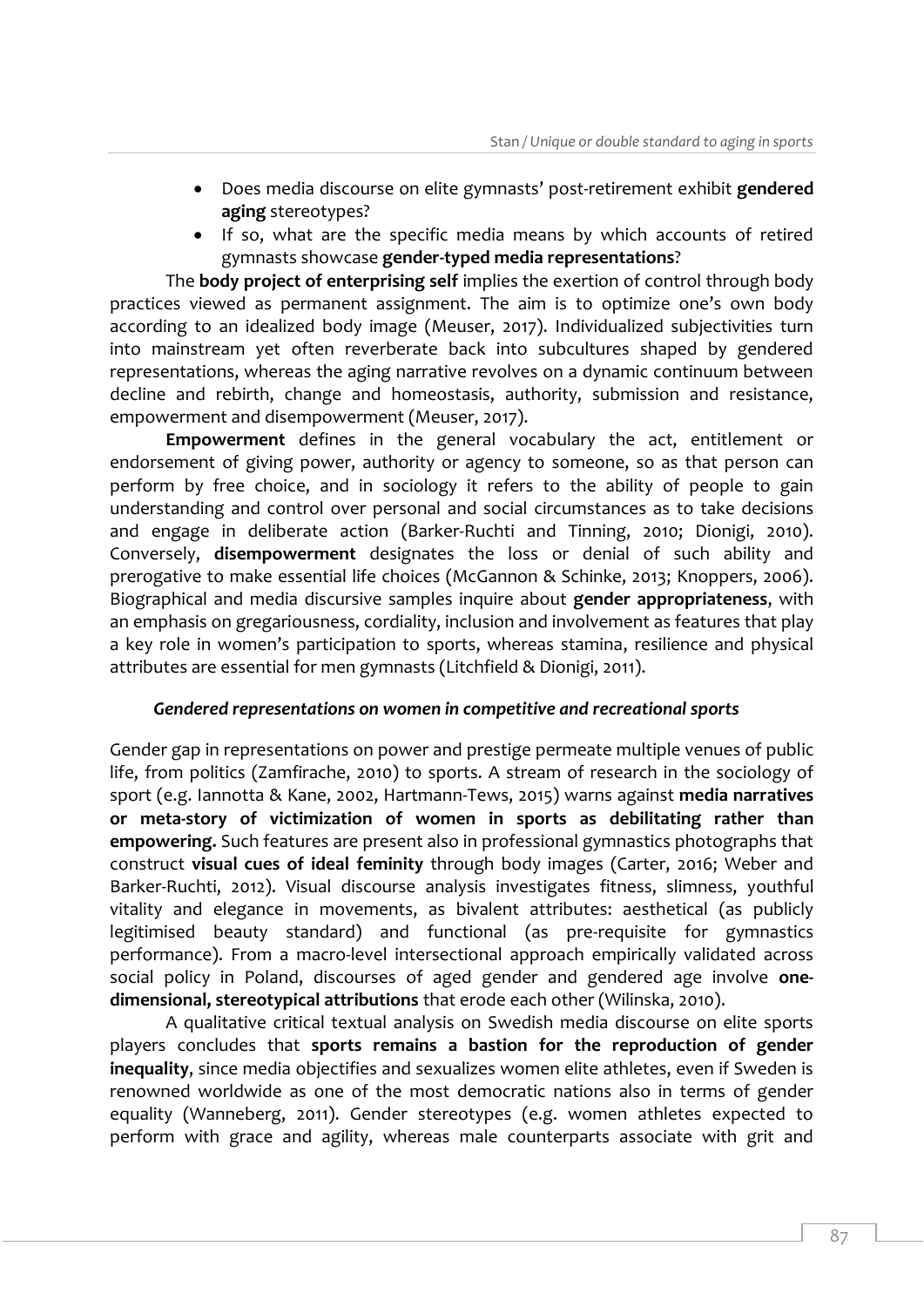strength) and dichotomic views on attributes deemed as gender-specific permeate sports media discourse (Dumitru, 2014). Both male and female audiences are sensitive to **gender stereotypes in sports**, and they both favor text-and-image articles wherein athlete appearance is congruent with stereotypical appearance expected for the respective sport, as an experiment based on gender schemata theory indicates (Jones & Greer, 2011).

## *Intersectional approach to age-gender*

A qualitative inquiry on activity motivation using means-end theory conducted with 79 women aged 60 to 92 years revealed distinct rationales for engagement in physical activities (Berlin, 2016). Hence, women engaged in sports-based leisure time focused **on psychological and social benefits** for their pastime, whereas women engaged in exercisebased leisure time were more inclined to provide **health and bodily fitness outcomes** as main reason for their time use choice. This distinction reflected also in the interviewees' construction of successful aging and age-gender identification tactics.

There is a need for a more complex **problematization and contextualized understanding of the intersection between age and gender.** In a social dramaturgical model, based on a focus group discussion, elderly women over 75 consider bodily meaning by adaptation to ageing as carrying on-stage and off-stage instances (Krekula, 2007). The anticipation of self-aging is gender-conditioned in the case of young athletes with an average age of 20 years (Phoenix & Sparkes, 2007). They used narrative maps provided by their grandparents' accounts to anticipate best- and worse-case scenarios about old age and possibilities of maintaining physical condition. These **narrative maps were gender-specific**, inasmuch as male athletes projected an inevitable decline in control and independence, whereas female athletes mostly feared the loss of appearance.

## *Discursive tactics applied to gendered subjectivities*

Women's retirement from gymnastics is associated, in the case of elite rhythmic gymnastics, with increased **corporal self-image depreciation, feelings of culpability on weight gain, decreased muscle mass and capacity for effort** (Stirling, 2012). Coupled with restrictive nutrition habits, **body dissatisfaction** appeared more exacerbated when former female gymnasts pursued a career in coaching. Possible explanations may consist of exposure to normative models about body image. In addition, a stronger sense of identification to a line of work that elicits constant remembrance of former physical performance at the expense of current subjective wellbeing may explain this postretirement frustration.

Amplified body image sensitivity, eating disorders and unhealthy weight control behavior are more likely to occur in the case of retired gymnasts than performing gymnasts (Kerr et al, 2006). Obedience to a dominant gymnastics model emerges in the plots of narrative accounts belonging to elite artistic gymnasts and coaches. The **regulative and coercive function of this technology of the self** implies authority is pre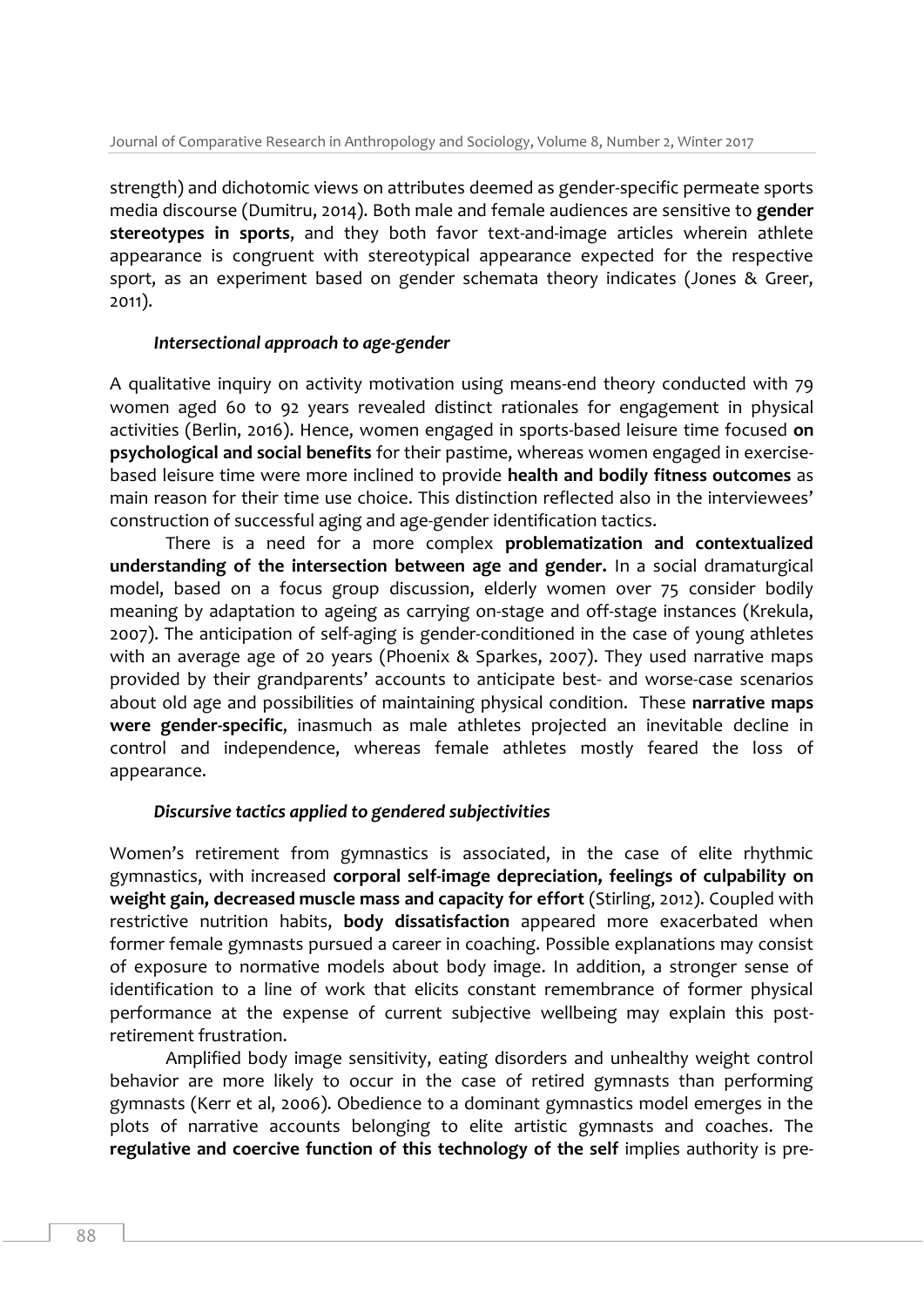emptive to autonomy and may result in debilitating effects on the construction of identity, on account of intensified disciplinary control (Barker-Ruchti, 2008). The authoritarian coach – gymnast relationship introduces the gendered controversy of abusive arrangement of power and exploitative training of young girls (Kerr, 2014), whereas discourse analysis does not question potential maltreatment in the training practices of same-age male athletes.

Discursive strategies enacted to **legitimize norms about active living** simplistically place the responsibility for fitness and health onto individual women, oblivious to the interplay of cultural overlapping influences (Nash, 2016). Within a context of increasing responsibility for one's own health, body image standards are still powerfully anchored in female gendered subjectivities. Thus, women feel the pressure to adhere to challenging, prohibitive health and anti-aging practices regarding nutrition, clothing, fitness or cosmetic treatments (Carter, 2016). It is still left to elucidate whether this concern with **disciplinary somatic control** echoes in media accounts of ex-sportspeople. Interpretive phenomenological analysis revealed 6 out of 7 elite female gymnasts who were interviewed had encountered **post-retirement coping difficulties** especially due to an identity crisis caused by **physical self disengagement** from competitive gymnastics at a particularly sensitive age marked by personality forging efforts (Warriner and Lavallee, 2008).

The new ways of "doing" older age challenge the psychological identity and social status associated to middle-aged or older women (Litchfield & Dionigi, 2011). Interview data with female members of a recreational field hockey club point out to recurring themes of competitiveness and performance, identity management, belonging and community. **Kinesthetic proficiency** necessary for acrobatics in artistic gymnastics is ambivalently interpreted as part of gendered subjectivity because it combines selfregulatory corporeal discipline with a vector of empowerment (Barker-Ruchti and Tinning, 2010; Dionigi, 2010). Discussions on empowerment through bodily competence surface in the case of female competitors to World Masters Games dedicated to seniors from the age group 50-90. Female athletes resist overriding stereotypes on gender and age, however their exceptional engagement in sports events inaccessible for most of their age group does not prevent them from upholding dominant cultural bias on youth and competition (Dionigi, 2010).

## *Feminist critical discourse analysis in sports*

**Hegemonic** discourses **frame ordinary women as nonsporting** (Fielding-Lloyd & Mean, 2011). Othering sportswomen also reflects in athletes' denied feminineness, whereas motherhood and physical exercising are seen as incongruent or even incompatible pastimes. Women are thus dissuaded from taking up or maintaining sports participation on the normative ground that they should devote their time outside work solely to family needs. Sport participation is framed across popular media discourse either as **egotistic pastime** that belongs to a symbolic realm of hedonistic, futile pleasures, or as ideal of juggling act according to which women can have it all: "*Good mums put their children's*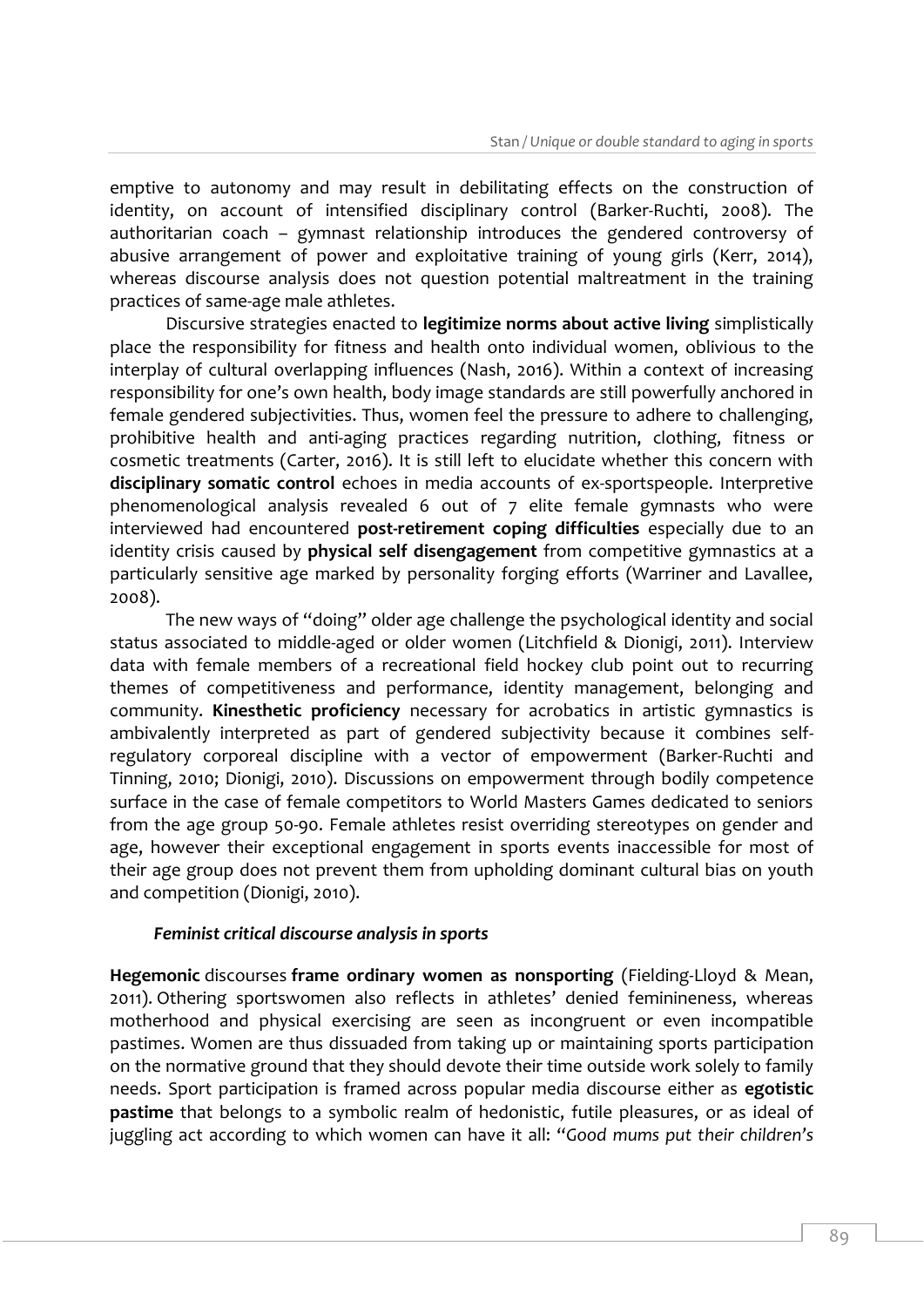*interests above their own and super-mums just do it all*" (McGannon & Schinke, 2013, 184). Another media perception regards it as further distractor that unsettles the work-family balance – fragile as it is.

Discourses about gender division elicited by sport bring forth arguments about natural differences. In this line of thought, although sports is meritocratic, women are considered naturally, intrinsically and genetically programmed to fail (Knoppers, 2006; Knoppers, 1992). Beyond the "It's a men's world" cliché-argument, situated knowledge discusses a de-gendering trend across media accounts of sports. The **mainstream delineation between male sports activities (traditionally associated to strength, stamina, aggression and risk-taking) and female sports activities (correlated to grace, acrobatic rhythm, expression, elasticity, flexibility, coordination, balance, self-control, posture and body tension)** becomes blurry (Hartmann-Tews, 2015; Weber and Barker-Ruchti, 2012). A recurring pattern that critical discourse analysis unveils by course observation in the highly masculinized arena of football coaching is **organizational inertia and path dependency** in the reproduction of the idea that women are unconfident in their skills and therefore cannot hold leadership positions (Fielding-Lloyd & Mean, 2011). Autocratic coaching is associated to male coaches and viewed as more effective to highend performance than female nurturing, motherly supportive coaching style. **This ideology transposed to gatekeeping practices aims at status-quo conservation.**

Institutional dynamics points to practices of **othering female soccer coaches** seen as atypical and lacking authority to legitimize (Fielding-Lloyd & Mean, 2008). The only available alternative to neutralize this organizational display of occupational gendering consists of **affirmative action within segregated women-only coaching courses**. Such separatist views held by self-proclaimed progressive and liberal soccer associations only strengthen a makeshift solution against inequitable treatment and non-meritocratic practices. Critical discourse analysis (CDA) pinpoints denial and rationalization as two central themes of gender inequalities. Women coaches are othered when media and organizational discourse frames and positions them as exhibiting self-learnt helplessness (Fielding-Lloyd & Mean, 2008).

## *Post-retirement experiences in other countries and other sports*

In the case of contact sport athletes, a **violence-oriented mindset and behavior, as persisting occupational idiosyncrasy**, seemingly haunts these male combatants after retirement (Senecal, 2017). Thus, they feel frustration while longing for releasing aggression in socially accepted ways and engaging constantly in bodily contact. Cost et al (2015) explore the discursive context of **experienced transition of retirement** from elite sports in the case of Australian Olympic swimmers. Media exposes transition hurdles encountered by two Australian swimmers 7 and 5 years after retirement, as depicted by newspapers. Even then, former athlete identity is portrayed as sole status for these champions, excluding all other life projects and preoccupations. **Socio-cultural decontextualization** is recurrent in media accounts, as individual level precedes and overshadows all social environment and sport setting considerations (Cost et al, 2015).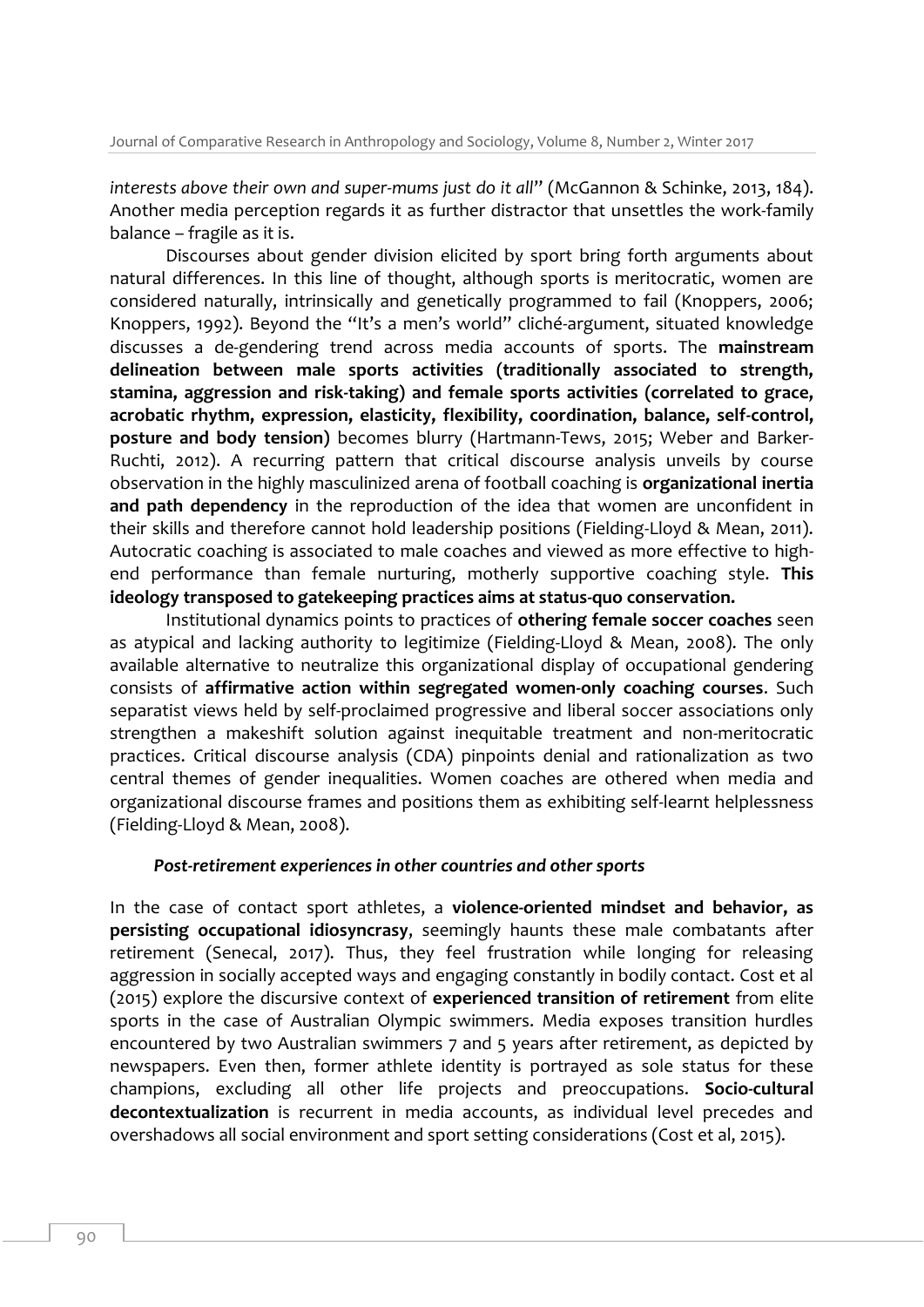Structural factors such as country-specific transition support programs funded by central and local governments influence retirement transition outcomes (Park & Lavallee, 2015). Individual interviews examined via thematic analysis revealed that **athletes selfrated their coping techniques in the wake of the retirement transition as poor, their readiness for retirement as low**, also in the context of low support received from what they perceived as a weak, relatively small-scale peer-based social support networks. Such precursors of post-retirement adjustment difficulty were present for both South Korean and Irish contact sport athletes. However, their career transition narratives brought into discussion the differential impact of sports policy and support program effectiveness within various ethnocultural backgrounds.

## **Method**

Language reveals transfigured patterns of power relations, overarching ideologies and collective representations (Livholts and Tamboukou,2015). **Gender is an oxymoronic noisy silence in media discourse** that it discretely permeates (Brown et al, 2007). The current study aims to decipher, track and trace silent interstices on gendered subjectivities and implicit content across post-retirement media accounts of elite exgymnasts. The identification of silence throughout the process of **discourse interrogation** underlies the premise that what media discourse reveals about post-retirement prospects of elite ex-gymnasts is as important as what it suggests or implies, **what is explicit is as relevant as what is implicit** (Livholts and Tamboukou, 2015).

Discourse studies deploy **sense-making strategies to scrutinize verbal, visual or multimodal content, structure, figurative schemata** and context with the purpose of mapping significance across factual and connotative idioms. Data analysis for this study relies on grounded theory driven by empirical evidence that it fits in frames through inductive reasoning (Brown et al, 2007). Discourse renders unintentional cues for deciphering patterns of thought and interpretive practices from a socio-constructive perspective (Gibbs, 2011). In the case of gymnasts' gendered subjectivities, it reveals the **social time of the body** (Livholts and Tamboukou, 2015) through its gendered dimension. These somatic considerations are somewhat atypical, as gymnasts traverse one of the earliest recorded stances of aging, by retiring generally in their late twenties or early thirties. This methodological approach aims to harness **ideological processes of resistance to hegemonic power relations**. Media transposes this type of input in a specific **analogical language that is evocative and allusive** rather than straightforwardly denotative. Hence, the study draws on analogical language manifested by **comparisons, allegories, similes, metaphors, parables, particularization and exemplification** (Gibbs, 2011).

The heuristic function of figurative language acts as complexity reducer in problem-solving across contradictions, ambiguities or ambivalence involved in conceptual metaphors that depict aging gymnasts (Turner & Fauconnier, 2008; Kertezs, 2015). This methodological approach proves effective as a means to gain access to empirical situated knowledge that explains argumentative lines and sketches nested representations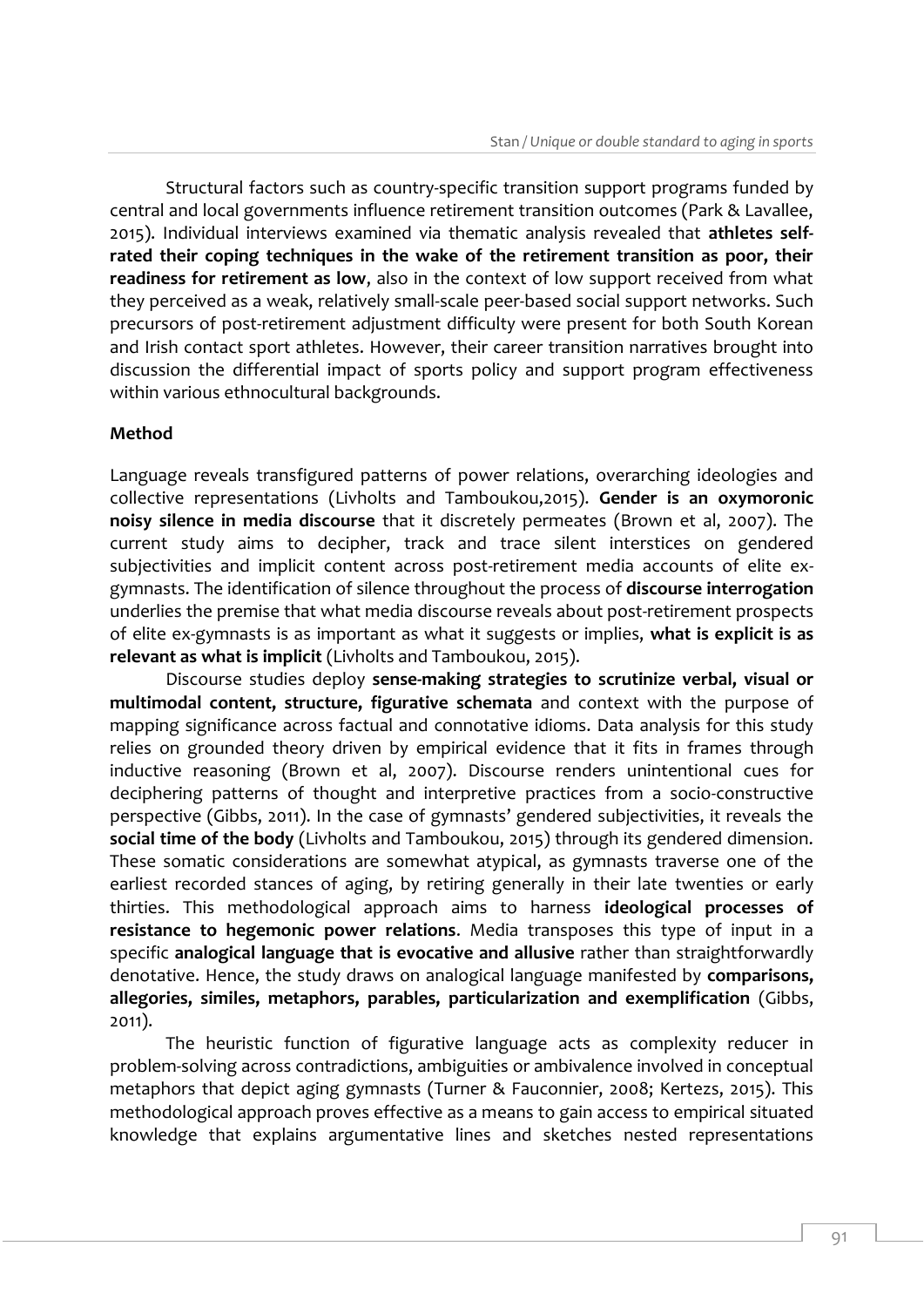(Kertezs, 2015) on gendered aging in media reflection on post-gymnastics prospects. These nested representations are closed, restrictive categories that invoke the discursive arguments on empowerment and resistance, while streamlining gender stereotypes prone to exclusion precursors such as categorization, labelling and marginalization.

The employed method for the current study is critical discourse analysis (CDA). From the 20 selected direct sources for analysis, 7 articles are published in daily newspapers with national coverage, 4 on news portals, 3 in sports magazines, 2 in regional newspapers, 2 in business weekly magazines, one in a tabloid and one in a blog. All contributions target the general audience. The selection criteria for these publications are the issue period (ranging from 2005 to 2017) and the title that mentions postretirement evolution of individual elite gymnasts (the latter defined as having won at least one title of Romanian national champion).

The total number of references documented for this media content is: 15 to male ex-gymnasts, and a comparable 18 – assigned to female ex-gymnasts. The references refer to 10 female gymnasts (i.e. Simona Amânar, Andreea Răducan, Maria Olaru, Sandra Izbaşa, Ana Porgras, Daniela Silivaş-Harper, Aurelia Dobre, Celestina Popa, Ecaterina Szabo, Vanda Hădărean) and 10 male gymnasts (i.e. Dan Grecu, Marius Urzică, Rareş Orzaţă, Bogdan Orzaţă, Răzvan Şelariu, Dănuţ Coşeru, Ciprian Vereş, Ionuţ Trandaburu, Vicenţiu Roman and Ovidiu Rugină). The mediatic arena is a site of meaning-making semiotic resources that produce communicative artifacts (van Leeuwen, 2005) regarding the media echoes of gymnasts' retirement experiences.

After collection, data was organized into thematic categories that are intrinsically coherent and hence used to illustrate conceptual points. The thematic categories inferred from the theoretical framework coupled with empirical content-driven evidence are the following: **empowerment, disempowerment, resistance, lifestyle, body image, physical self and professional trajectories.** The article texts were individually filtered and manually 'scanned' using this thematic typology to identify anchor-notions and statements that reflect media views on aging and gender across former gymnasts' post-retirement narratives. All article body texts were inserted in a master document where the relevant fragments were highlighted with various colors according to subsequent predominant categories that they illustrated. The ten excerpts presented in the Analysis of findings were selected for their semantic salience regarding the research questions.

#### **Analysis of findings**

Data suggests discursive objects like media articles are embedded in gender-specific power representations. Hence, they illuminate **ideological structures on gymnasts' gendered post-retirement aging** by means of an interpretative – more overt or more subtle - repertoire deemed appropriate for the occasion. As more subtle repertoires occur, there is an unsettling blind spot in recurrence of this gender biased representation. The analysis thus **deconstructs the site of social difference in the gendered ex-gymnasts tropes** that retell the age-old story of male supremacy. Media contributes to perpetuating gender stereotypes that in turn reinforce elite female gymnasts' status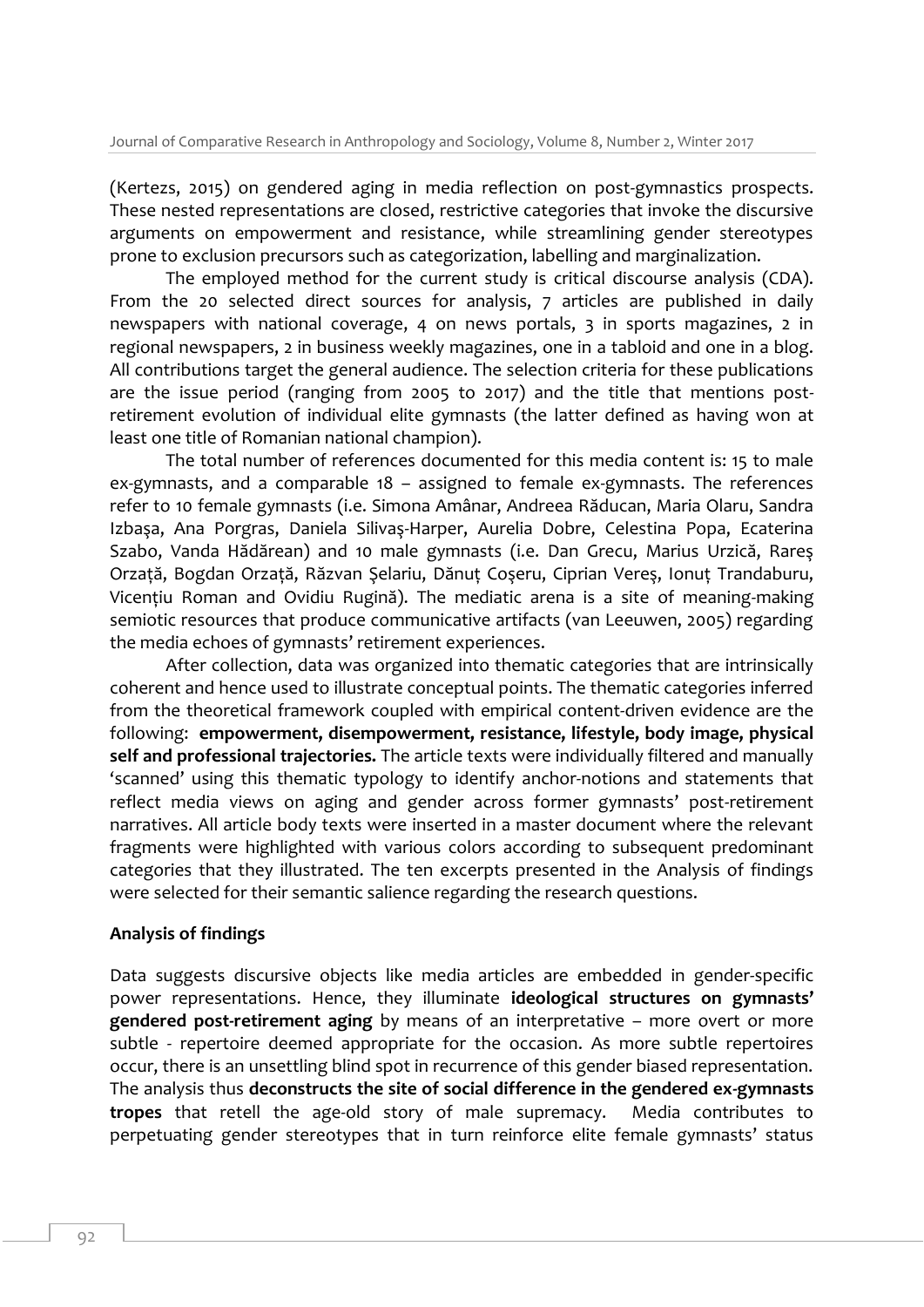inconsistency. From the mediatic lens, they have only the symbolic heritage of past glory to look forward to after retirement, whereas men enjoy happier prospects of professional opportunities.

Overall **body malfunction and progressive somatic deterioration** following are discussed exclusively in the case of female gymnasts. For example, one article about Simona Amânar, entitled "How a former world champion keeps in shape" (R8), reads:

> "Right after I quit gymnastics, my muscles got swollen. I didn't do anything to get rid of extra kilos. What's more, if I get hungry at 3 am, I eat, I cannot say I have a regular eating schedule. Unfortunately, I never eat breakfast in the morning, because I don't have time"

Anti-orthorexic **nutrition habits** such as impulsive eating late at night and constantly skipping breakfast are present in this account, whereas **dissatisfaction concerning her body image** is not mentioned as an issue of concern. The title of the article is somewhat misleading, as it mainly discusses the former elite gymnast as being out-of-shape due to individual habits regarding nutrition and exercising that this media account claims she assumes without exposing feelings of guilt or shame. Another account about an ex-champion, Andreea Răducan, discusses her **career prospects** as she decided to remain connected to gymnastics through coaching and enrolment in the Sports Academy in Timişoara (R5).

Media discourse impregnates emotionally first and foremost in the case of women ex-gymnasts, whose life occurrences before and after retirement are displayed as torments and tribulations: divorce, death of a close relative or medical problems form focal points for discursive practices addressed to affective publics (Papacharissi, 2014) hungry for behind-the-scene disclosure, and ex-gymnasts are equated to celebrities in terms of social capital, regardless of gender. Media discourse calls upon the affective public to witness autobiographical accounts of gymnasts' eating disorders and maltreatment on the part of coaches (R11, E18), and these factors are interpreted as predisposing precursors of mental dysfunction in later life. These narratives that media disseminates rely on two autobiographical books authored by Maria Olaru (R14) and Andreea Răducan (R15).

In a portrayal of (self)victimization and disempowerment, media discourse recounts direct references to gymnasts' traumatic experiences on grounds of their negative impact on female gymnasts' post-retirement evolution on the long turn. Their post-traumatic status is double and ambivalent. On the one hand, media quotes Maria Olaru (R11, R14, R18):

> Beating, whacking, slapping, smashing, whamming, thrashing. How many synonyms we have, and so many generations of Romanian boys and girls were educated by physical aggression. (R14, 31)

The text per se does not deal with the impact of these recounted experiences on one's later psychological becoming, though. On the other hand, from a compensatory perspective, in a shifted discursive context, media also quotes Maria deploying a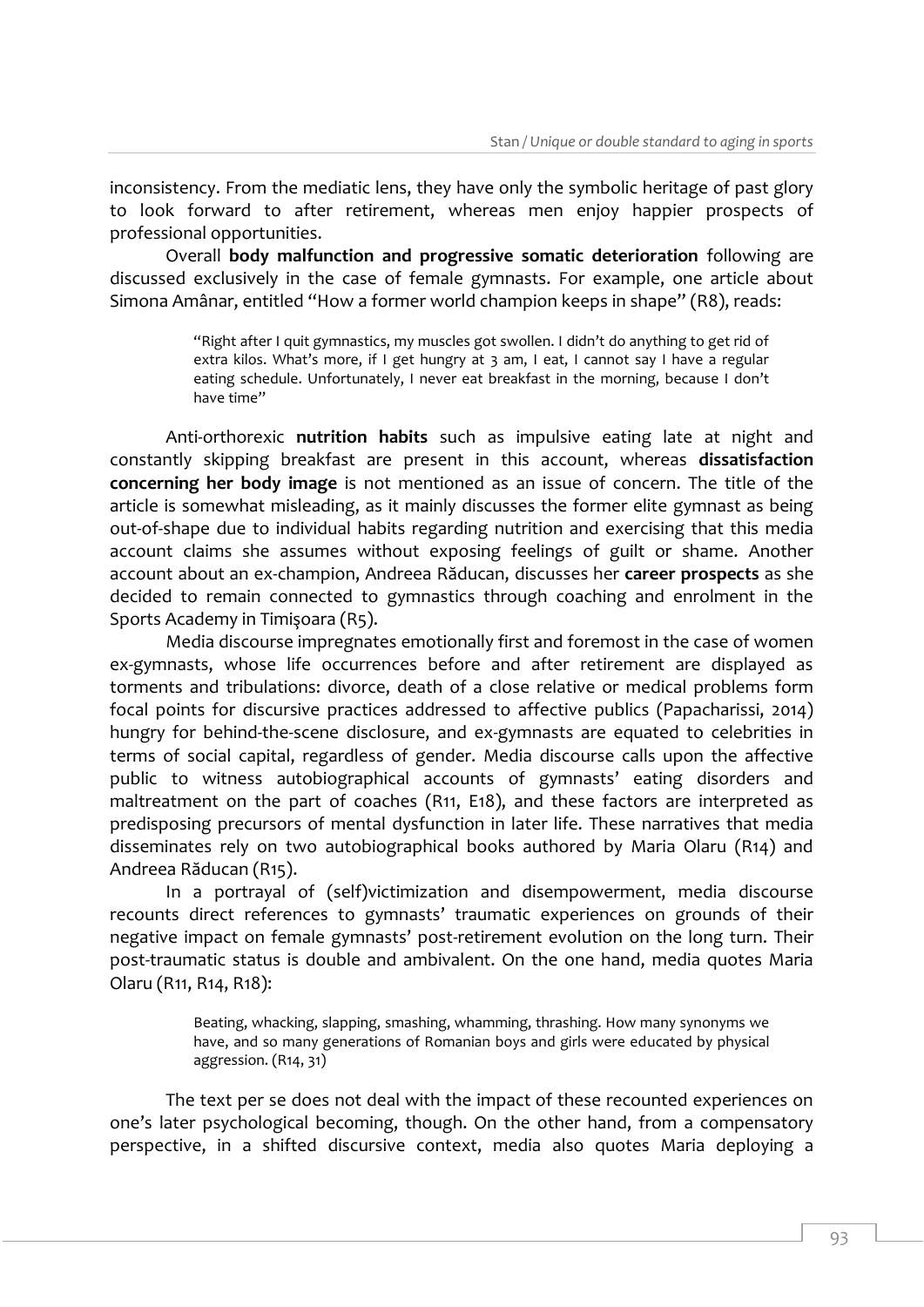**discourse of empowerment and resistance** through the development of sports-induced valuable competencies:

> As former elite gymnast, I am used to discipline, a rigorous schedule, I developed mental resilience throughout multiple trainings and contests, I am familiar with both the sweet taste of victory and the bitter taste of defeat. Gymnastics consecrated me and all that I am today, I owe to sports. (R14, 47)

However, the only way for her to gain legitimacy in her resistance claims is an **othering strategy of positioning herself as outsider**: "*She will always remain an uncomfortable, blunt whistleblower revealing inconvenient truths*" (R18), assuming the public image of inadequacy by the risky self-proclaimed status as misfit and outcast. This status of ambivalence, lability, rebellion and intransigence was further endorsed by media accounts of Maria's divorce (R21).

The following media account of the 2010 vault world champion Ana Porgras retiring at only 18 illustrates the discursive topics of physical self-helplessness and disempowerment:

> "It's a tough blow for the team coached by Octavian Bellu and Mariana Bitang, as Ana was one of the hopes for a medal at London Olympic Games, as well as important team member whose evolution would have raised significantly Romania's ranking. Aged only 18, Ana Porgras became history in Romanian gymnastics. In pole-position for winning an Olympic medal at London, the 2010 world champion at beam **abandoned her dreams and the Izvorani training center to step into a normal life.** She declares: "I felt I could't do it anymore, physically, I found it so difficult to come back after so many injuries. I couldn't move forward! The seriousness of her voice suggests it was a long pondered decision, not a momentary whim. The event that contributed decisively to her choice was her last injury, last month: left elbow fracture" (R2)

Media discourse views the life of a professional female gymnast as exceptional, atypical and abnormal, casting doubt on the decision to pursue a sports career on grounds of the self-sacrifice, suffering and anguish that such activity implies. A notable exception to the widespread theme of somatic self-deterioration after retirement, media discourse comments on Sandra Izbaşa's attractive appearance:

> "Sandra Izbaşa looks incredibly and the thousands likes are just a proof that her image in a swimming suit is viral" (R3)

Reading between the lines, discursive practices imply **she looks good despite her gymnastics history, while men look good precisely because of gymnastics background**, such as in the case of Rareş Orzaţă and his involvement at Cirque du Soleil (R10).

> Accidents, fluctuating results at the latest major contests and immense pressure eroded in time Ana's confidence and self-assurance. Inside sources claim that behind this decision stood other reasons: "She could not handle the work style. She is a very sensitive child, which one has to approach carefully, with caution. She felt betrayed after the World Champions when one of her coaches told her she cared more about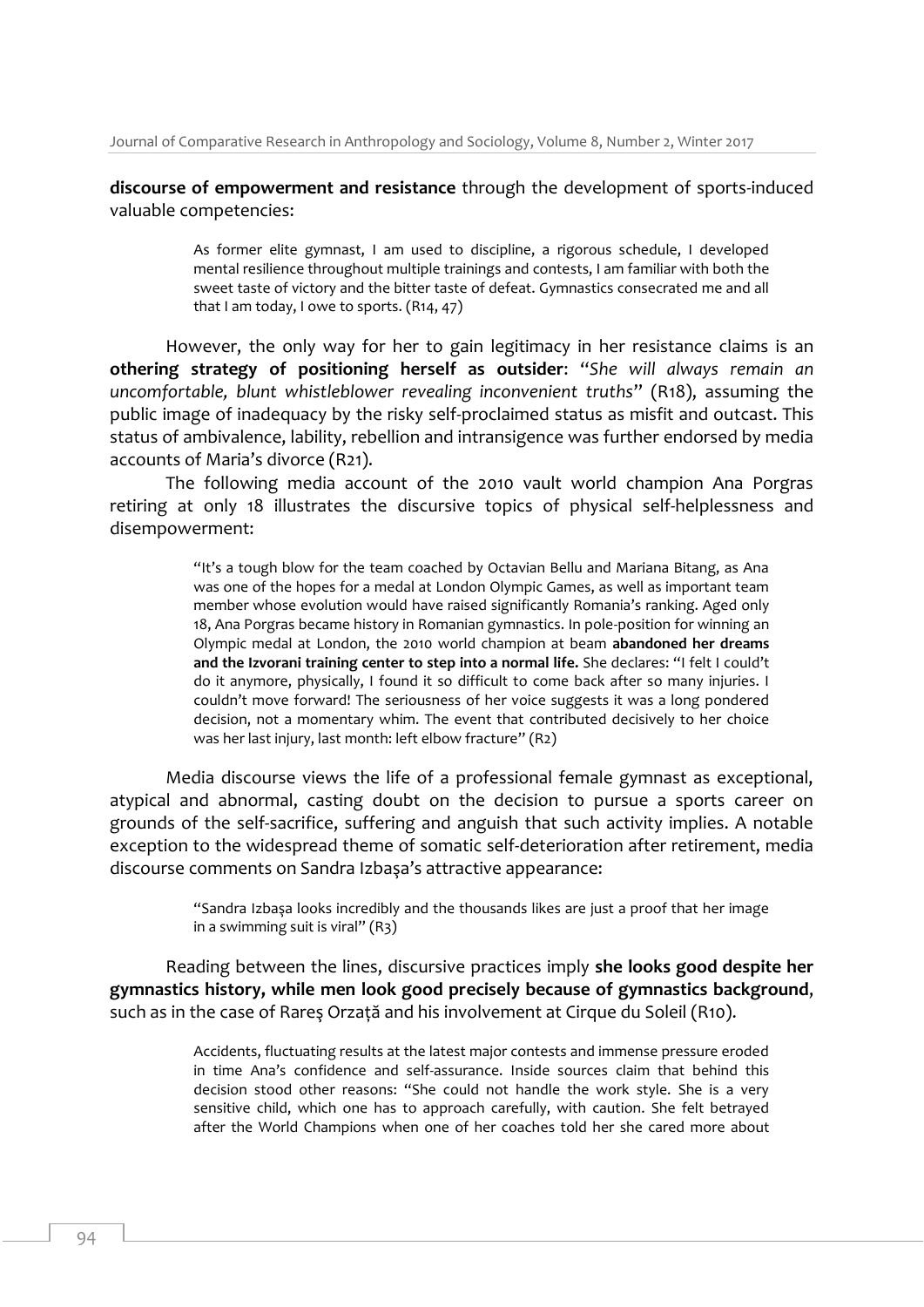fashion than gymnastics. Beauty, grace, talent and a great fragility are words that sum up Ana Porgras' sports destiny, ended prematurely. (R2)

Media enhances the double standard to ex-gymnasts' aging by an implicit **infantilization of female gymnasts**, still referred to in most text excerpts as "only children" whose sensitiveness and fragility casts a thick shadow of doubt on the rationality of their decisions. Meanwhile, male gymnasts, even at comparable ages, are referred to as fully-grown, responsible adults, or youth at the prime of both physical and mental capacity.

In terms of career evolution and professional prospects, media discourse exposes successful post-retirement projects of male gymnasts. **Entrepreneurial initiative** is evident in the case of conversions to performing arts, e.g. Cirque du Soleil and "Romanian Golden Team" that organizes artistic gymnastic and choreography shows. Discursive patterns track other gymnasts who work in performing arts, such as Rareş Orzaţă who works for Cirque du Soleil (R10). Marius Urzică founded "Romanian Golden Team", a group of former gymnasts – male and female – who organize international tours of artistic gymnastic and choreography shows. Media discourses revolve around the high achievement potential of this business, by means of partnership with festival organizers e.g. Sibiu International Theatre Festival and famous choreographers and show directors e.g. Răzvan Mazilu. In the same analytical category of tracking professional prospects, pursued coaching career is recurring, as expected, for both genders. For Marius Urzică, coaching in Romania the male senior national team (during 2010-2014) preceded his departure to Qatar to train a group of junior gymnasts.

As **social capital markers**, media documents titles and state distinctions awarded to male gymnasts such as the National Order "For Merit" to the degree of Commander that Marius Urzică received in 2000, and the Order and Medal "Sports Merit" received in 2008. A similar account of coaching experiences and state distinctions is presented for Răzvan Şelariu (R10, R12). Also women gymnasts received state-issued merit acknowledgements such as medals, e.g. Cătălina Ponor and Larisa Iorache received "Faithful service" National Order in 2017, following the European Championship held in Cluj Napoca (R8, R9).

Concerning gendered orientations informed by ex-gymnasts' aging, a sharp, unequivocal antagonism appears. Media nested representations are one-dimensional in suggesting time is on male gymnasts' side, as both their career prospects and body image are promising. In exchange, discursive skepticism shrouds women's career prospects and body image considerations in an overall pessimistic outlook. As such, media discourse induces a time prospects typology: **women envisioned as future-adverse and men as future-embracing.**

Media discourse alludes to an invoked **gender segregation of post-retirement career prospects**. Hence, women seem to have more limited options for professional enhancement and are confined to low-profile coaching tasks (R10, R13), whereas organizational leadership and entrepreneurship opportunities are explicitly explored for male gymnasts (R18). Another noticeable trend consists of the radicalization and dramatization of terms throughout articles on female gymnasts. In their case, media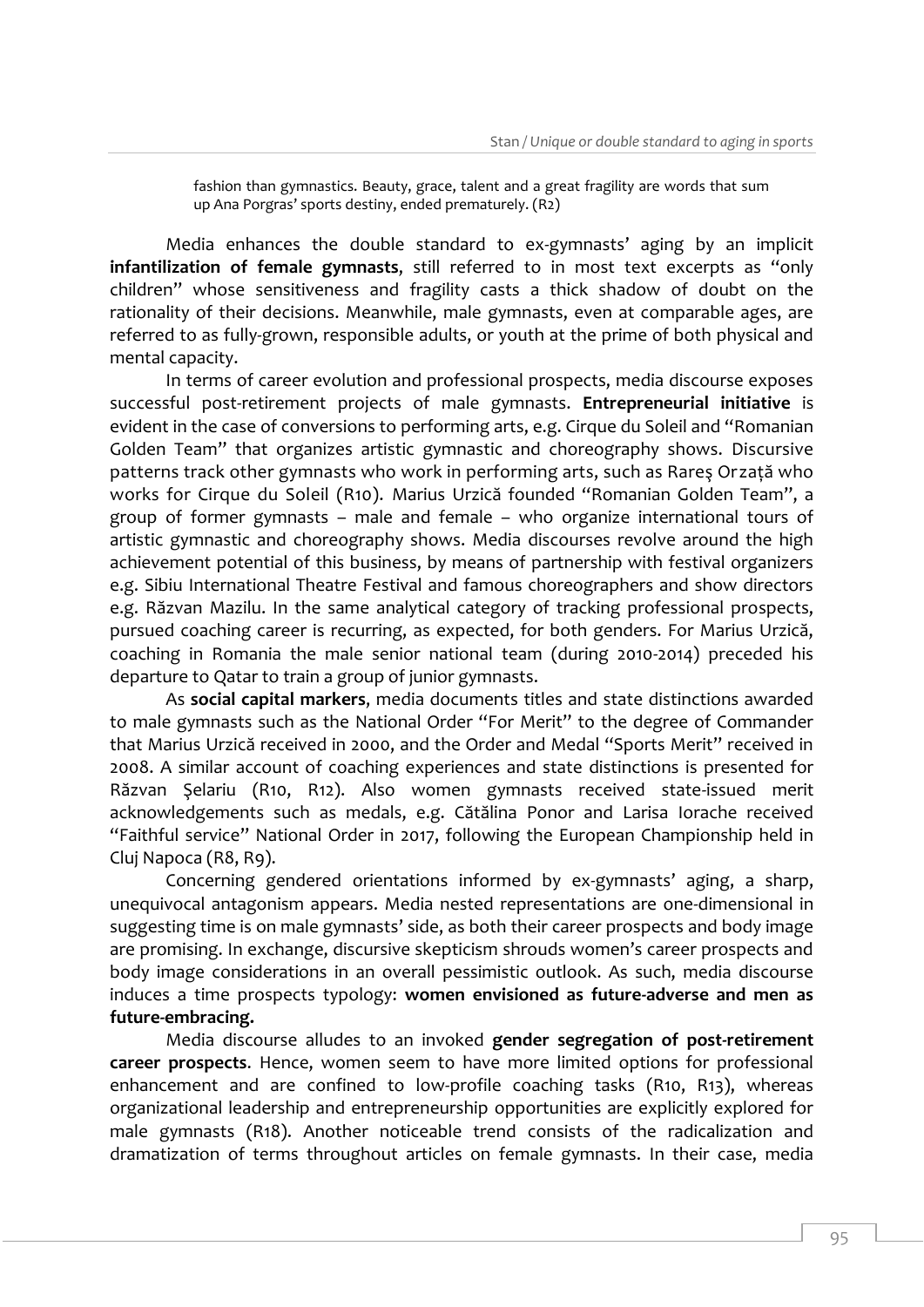makes full use of metaphorical data, connotative content marked by a discursive context of emotional framing and psychological inferences. Conversely, male gymnasts are depicted using factual, denotative data and rational discourse. Discourse that has female gymnasts as protagonists tends to exacerbate, augment and extrapolate psychological assumptions – especially negative cues and subjective remarks based on fictive selfreflection, e.g.: "*She felt betrayed by her former colleagues*" (R20), "*She was disappointed and discouraged to find out that*…" (R3); "*The news was shocking for her…"* (R7);

Media discursive practices integrate a discussion on body deterioration due to intensive training and competitions, pointing to the idea that competitive gymnastics affects negatively life at later ages for women, and not for men:

> It is evident that their [female gymnasts'] body pays a high toll after years of damaging training, tendons, muscles, ankles, bones are all badly bruised. This damage is irreversible and beyond cure – this is the prize to pay for all the hard work, self-discipline and earned medals. (R12)

Media mirrors the female body as consumed by intense efforts and strain, whereas for men the body is strengthened, the sports career capitalizes on health, longevity and wellbeing that convert the former gymnast into an inspirational asset. According to media discourse, men have a greater willpower to recover and learn how to age well, whereas their female counterparts are uncontrollably pre-determined to shorten their healthy life if they resort to performance gymnastics.

## **Conclusions, implications**

Media discourse on former gymnasts' post-retirement prospects is biased as genderspecific within the classical hegemonic positioning that endorses male superiority over female inferiority. The **apparently neutral, impartial language hides discrimination-prone traps that blur the boundary between difference and division**. Hence, the inter-gender differentiation of post-retirement media accounts opens up to a divisive discursive territory. A proliferating discursive domain consists of narratives about victimization and self-victimization, including the story-world of body decay, worn-out and torn-down stances of frailty, injuries, weakened bones and joints. Meaning-giving efforts illuminate some complexities and incongruities as to gendered thematic categories in media accounts of gymnasts' retirement. Being an ex-gymnast is represented as limiting transformative potential for women, because media discourse considers it a normative, taken-for-granted obligation or *fait accompli*. In exchange, for men, personal and professional identification as ex-gymnast is portrayed as a question of personal choice that welcomes multiple status-roles.

All in all, the over-arching motives of struggle, suffering, pain, sacrifice and victimization are often portrayed in media accounts and auto-biographic narratives about female gymnasts. Conversely, such themes are totally absent in the case of men. Retirement is seen as disruptive change and liberation from pain and suffering, in the case of women, who are implicitly expected to finally become women, take along their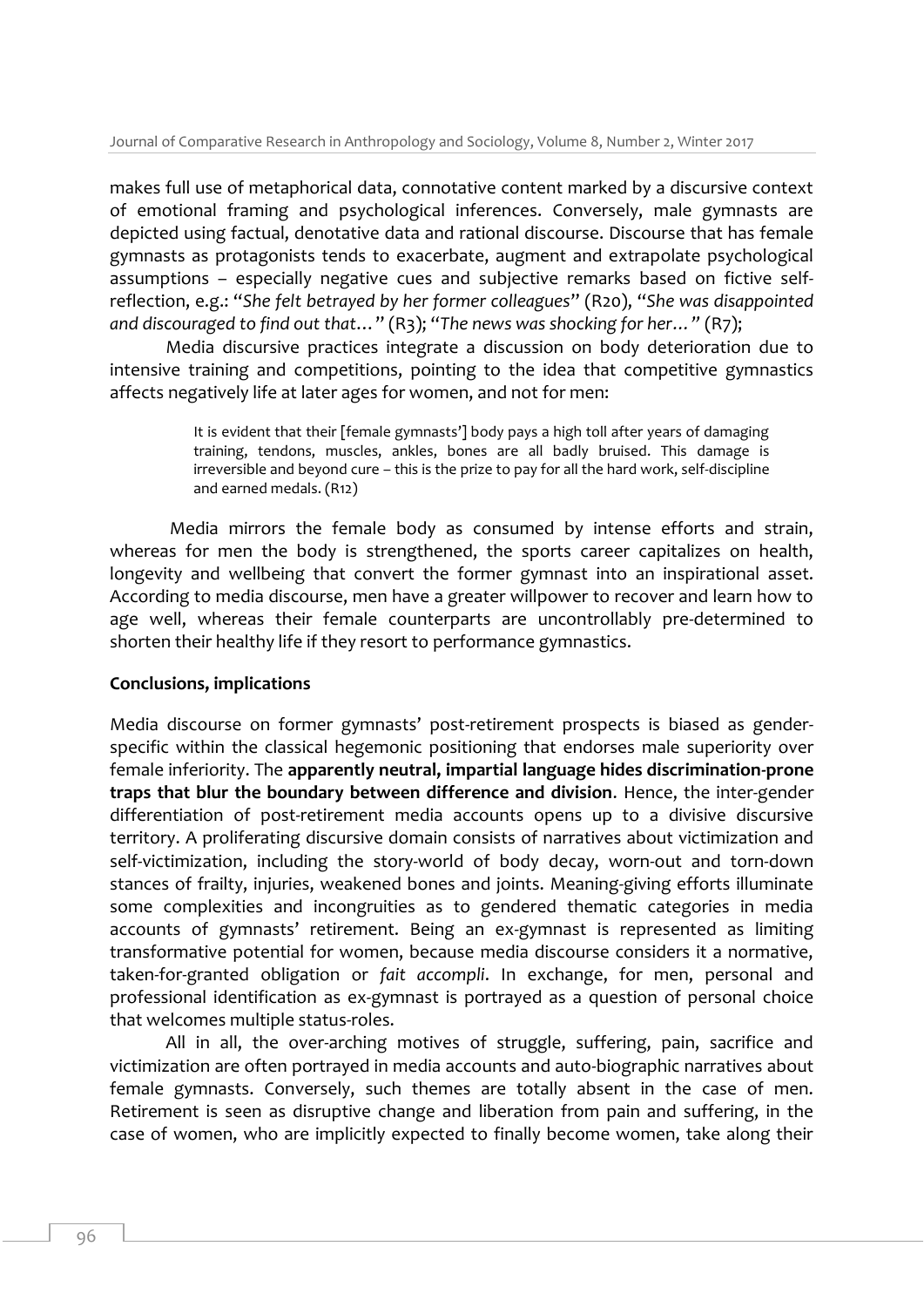standard feminine functions ascribed by their cultural role as wives, mother and supportive, non-competitive observers. Meanwhile, for men the transition is portrayed as consistently smoother, as continuity rather than discontinuity. The focus on emotional distress and (self-)victimisation permeates recurrently both media and autobiographical accounts of female ex-gymnasts, but no reference appears in media discourse regarding male ex-gymnasts.

To conclude, post-retirement media representations testify to a double standard to aging in gymnastics. Hence, men seem to have bright prospects, whereas women are apriori vulnerable as they face the burdensome heritage of sport-related injuries and overall frailty. **The experience as elite gymnast comes as blessing for men, whereas for women it is haunting and debilitating.** Retired female gymnasts are considered victims of their choice to get involved in high-performance sport that they fall prey to and have to pay the price of while coping with a prematurely aging body.

Normativity associated to legitimate life-course options after retirement is stronger and more limitative for women gymnasts than for men gymnasts: **former women gymnasts seem to have a narrower range of post-retirement career options, compared to their male counterparts**. Also, in the case of women, media focuses on personal, family and lifestyle considerations, in a more restrictive frame of life-course options. **Professional reconversion is viewed as more problematic and challenging for women than men** after retirement from high-performance gymnastics.

Media depicts women as facing fast-paced bodily decay after retirement, and the transition is more arduous as they have to adjust to full-pledged career reconversion, whereas men can pursue a wider range of career options and can access professional pathways in their area of expertise based on physicality, strength, stamina and endurance, attributes of physicality that they safeguard after retirement. Within a metaphor of **sports arena as ritualized warfare within a null-sum game**, women are portrayed as defeated, whereas men - as triumphant.

The study assumes inherent **limitations** for a qualitative methodological design, mainly related to the risk of over-generalization or over-simplification of a complex, multifaceted and evanescent reality. Indeed, there are media instances in which female gymnasts are praised for their post-retirement evolution (R3, R7, R12) and they are considered empowered to inspire future generations and develop promising entrepreneurship and sports leadership careers. Also, results are confined to the 20 media articles extracted from the sports magazines and mainstream newspapers. Hence, they do not reflect gendered post-retirement media perceptions valid for all Romanian press, nor for all gymnasts, and certainly not for all Romanian athletes in general. Also, the conceptual model and methodological design do not draw on important contributions, for instance from ethnomethodological studies of (age) identities that approach sense-making processes, identity construction and self- and othercategorization.

The corpus of articles depicts **biological and psychological rather than sociocultural explanations why former female gymnasts are expected to perform worse – somatically, psychologically as well as professionally - in later life than their male**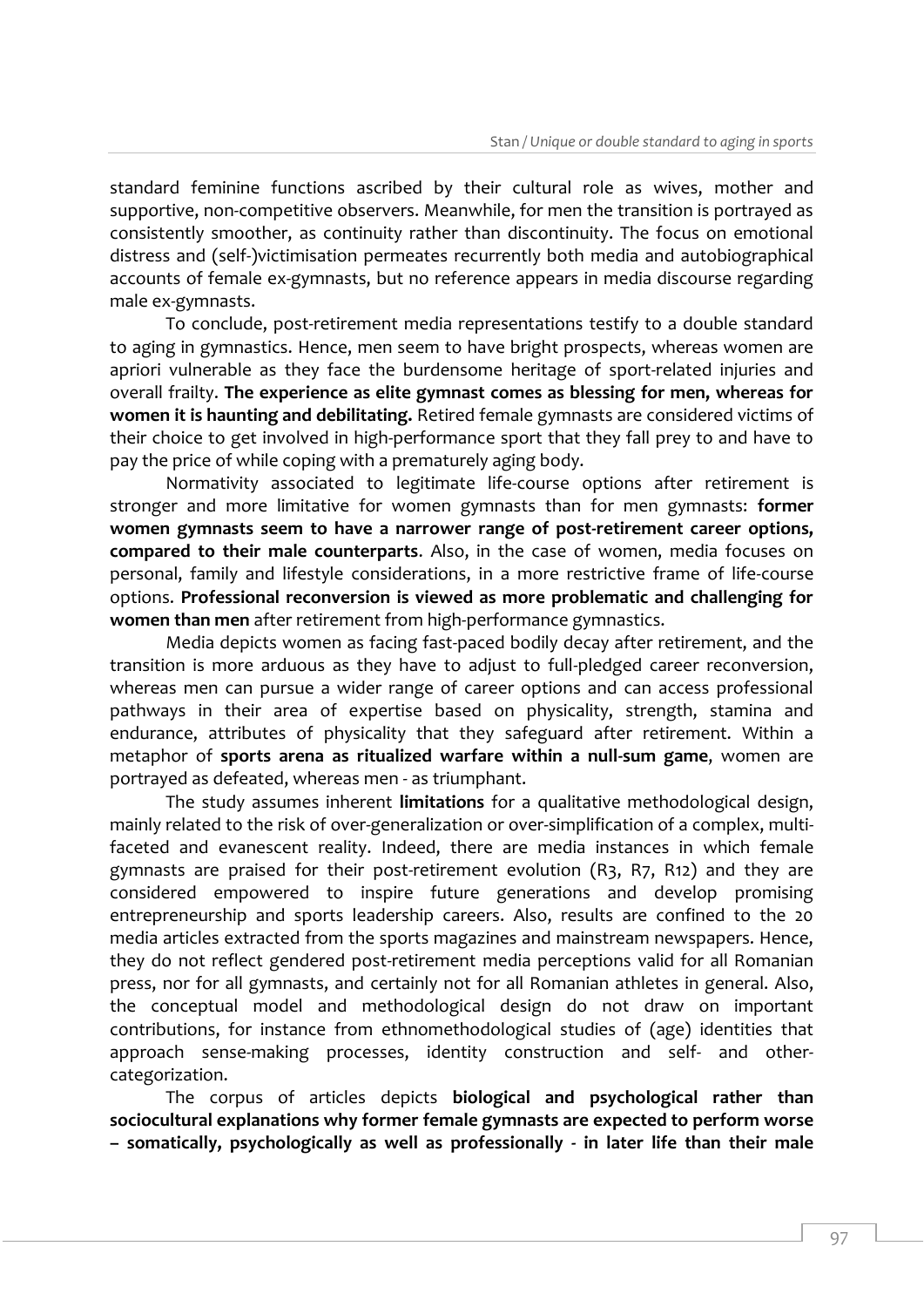**counter-parts**, with rhetoric emphasis on the negative impact of practicing gymnastics inflicted on women, not on men. As practical implications, negative side-effects consist of young girls and their parents being dissuaded from taking up gymnastics due to **moral panic** that media discourse fuels. They can take for granted the assumption that women are fragile, sensitive beings that should not be exposed to high-performance arenas such as competitive sports. They can learn that vulnerability is typical for women, while power is genetically assigned only to men, and this distortion is diffusely perpetuated to nurture gender discrimination in sports.

## R E F E R E N C E S

- Barker-Ruchti, N. & Tinning, R (2010). Foucault in Leotards: Corporeal Discipline in Women's Artistic Gymnastics. *Sociology of Sport Journal*. 27(3): 229-249.
- Barker-Ruchti, N. (2008) "They Must Be Working Hard": An (Auto-)Ethnographic Account of Women's Artistic Gymnastics. *Cultural Studies/Critical Methodologies*. 8(3): 372- 380.
- Berlin, K., Kruger, T. & Klenosky, D. (2016) A mixed-methods investigation of successful aging among older women engaged in sports-based versus exercise-based leisure time physical activities. *Journal of Women & Aging*. 29(3): 27-37.
- Brown, A. D., Stacey, P., & Nandhakumar, J. (2007). Making sense of sense-making narratives. *Human Relations*, 61(8): 1035–1062.
- Carter, C. (2016) Still sucked into the body image thing: the impact of anti-aging and health discourses on women's gendered identities. *Journal of Gender Studies*. 25(2): 200-214.
- Cosh, S., Crabb, S. and Tully, P. (2015) A champion out of the pool? A discursive exploration of two Australian Olympic swimmers' transition from elite sport to retirement. *Psychology of Sport & Exercise*. 19: 33-41.
- Dionigi, R. (2010). Older Sportswomen: Personal and Cultural Meanings of Resistance and Conformity. *International Journal of Interdisciplinary Social Sciences*. 5(4): 395-408.
- Fielding-Lloyd, B. & Mean, L. (2011). 'I don't think I can catch it': women, confidence and responsibility in football coach education. *Soccer & Society.* 12(3): 345-364.
- Fielding-Lloyd, B. & Mean, L. (2008). Standards and Separatism: The Discursive Construction of Gender in English Soccer Coach Education. *Sex Roles. 58(1-2):* 24-39.
- Gibbs, R.W. (2011). *Evaluating Conceptual Metaphor Theory. Discourse Processes.* 48(8): 529-562.
- Hartmann-Tews, I. (2015). Assessing the sociology of sport: On aging, somatic culture and gender*. International Review for the Sociology of Sport*. 50(4-5): 454-459.
- Iannotta, J.G. and M.J. Kane. (2002) Sexual Stories as Resistance Narratives in Women's Sports: Reconceptualising Identity Performance. *Sociology of Sport Journal* 19: 347– 69.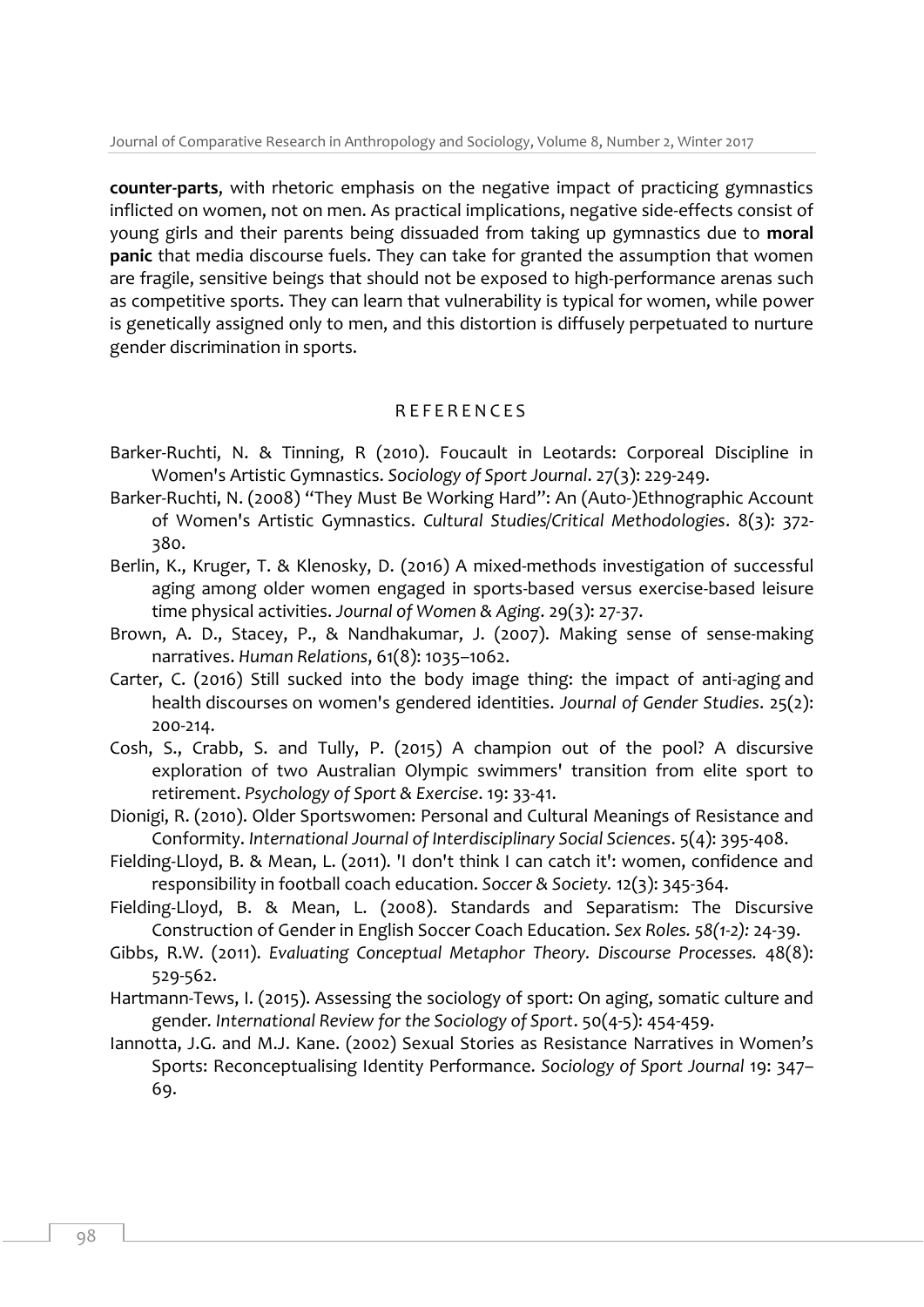- Jones, A. & Greer, J. (2011) "You don't look like an athlete": the effects of feminine appearance on audience perceptions of female athletes and women's sports. *Journal of Sport Behavior*. 34(4): 358-377.
- Kerr, R. (2014). From Foucault to Latour: Gymnastics Training as a Socio-Technical Network. *Sociology of Sport Journal*. 31(1): 85-101.
- Kerr, G., Berman, E. & De Souza, M.J. (2006). Disordered Eating in Women's Gymnastics: Perspectives of Athletes, Coaches, Parents, and Judges. *Journal of Applied Sport Psychology*. 18(1): 28-43.
- Kertezs, A. (2015) The Puzzle of Thought Experiments in Conceptual Metaphor Research. *Foundations of Science*, 20(2): 147-174.
- Knoppers, A. (1992) 'Explaining Male Dominance and Sex Segregation in Coaching: Three Approaches'. *Quest* 44: 210–27.
- Knoppers, A. (2006) '"The Skill Levels of Men are Quite Diverse": Gender and Coaching'. In *Making Sense of Diversity in Organizing Sport,* ed. A. Knoppers and A. Anthonissen, 58–70. Aachen: Meyer & Meyer.
- Krekula, C. (2007). The Intersection of Age and Gender. Reworking Gender Theory and Social Gerontology. *Current Sociology*. 55(2): 155-171.
- Litchfield, C. & Dionigi, R. (2011). The Meaning of Sports Participation in the Lives of Middle-aged and Older Women. *International Journal of Interdisciplinary Social Science*s. 6(5): 21-36.
- Livholts, M. & Tamboukou, M. (2015) *Discourse and narrative methods*. London: Sage Publications.
- McGannon, K. and Schinke, R. (2013). "My first choice is to work out at work; then I don't feel bad about my kids": A discursive psychological analysis of motherhood and physical activity participation. *Psychology of Sport & Exercise*. 14(2): 179-188.
- Meuser, M. (2017). Fitness, health and beauty: reflexive body work and the enterprising self. *European Sociology Association Conference*, September 2017.
- Nash, M. (2016) Selling Health and Fitness to Sporty Sisters: A Critical Feminist Multi-Modal Discourse Analysis of the Lorna Jane Retail Website. *Sociology of Sport Journal.* 33(3): 219-229.
- Papacharissi, Z. (2014). *Affective Publics. Sentiment, Technology, and Politics*. Oxford: Oxford University Press.
- Park, S., Lavallee, D. (2015). Roles and influences of Olympic athletes' entourages in athletes' preparation for career transition out of sport. *Sport & Exercise Psychology Review*. 11 (1): 3-19.
- Phoenix, C. & Sparkes, A. (2006) Keeping it in the family: narrative maps of ageing and young athletes' perceptions of their futures. *Ageing & Society*. 26(4): 631-648.
- Senecal, G. (2017). The Aftermath of violence: difficulties faced in the athletic career transition of contact sport athletes. *New Male Studies.* 6(1): 48-74.
- Stirling, A., Cruz, L. and Kerr, G. (2012). Influence of Retirement on Body Satisfaction and Weight Control Behaviors: Perceptions of Elite Rhythmic Gymnasts. *Journal of Applied Sport Psychology*. 24(2): 129-143.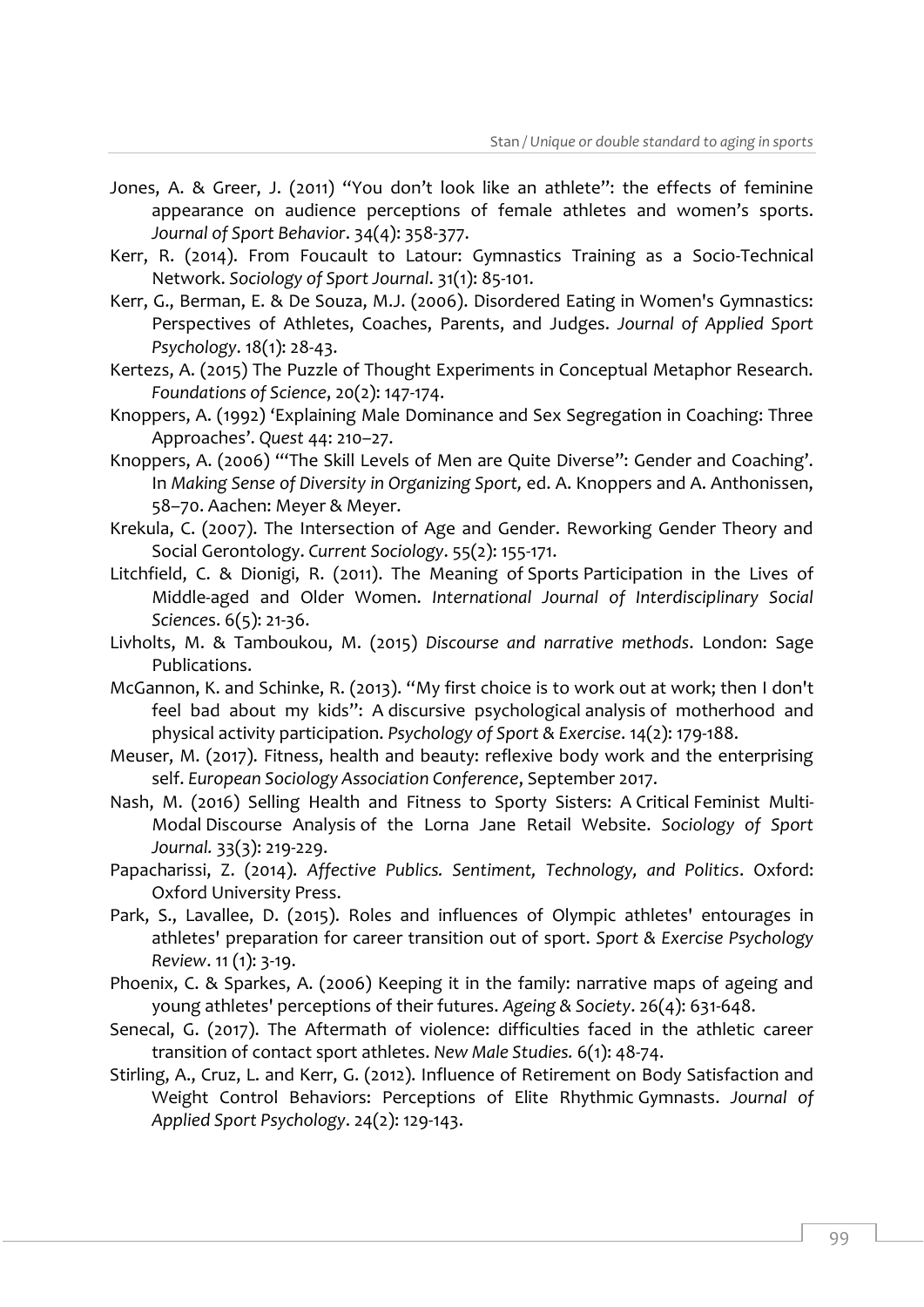Turner, M., Fauconnier, G. (2008) *The Way We Think. Conceptual Blending and the Mind's Hidden Complexities*. New York: Basic Books.

Van Leeuwen, T. (2005). *Introducing Social Semiotics.* London: Routledge.

- Wanneberg, P. (2011). The sexualization of sport: A gender analysis of Swedish elite sport from 1967 to the present day. *European Journal of Women's Studies*. 18(3): 265-278.
- Warriner, K. and Lavallee, D. (2008) The Retirement Experiences of Elite Female Gymnasts: Self Identity and the Physical Self. *Journal of Applied Sport Psychology*. 20(3): 301-317.
- Weber, J. & Barker-Ruchti, N. (2012). Bending, Flirting, Floating, Flying: A Critical Analysis of Female Figures in 1970s Gymnastics Photographs. *Sociology of Sport Journal*. 29(1): 22-41.
- Wilinska, M. (2010). Because Women Will Always Be Women and Men Are Just Getting Older. *Current sociology*. 58(6): 879-896.
- Zamfirache, I. (2010). Women and Politics The Glass Ceiling. *Journal of Comparative Research in Anthropology and Sociology* 1(1): 175-185.

MEDIA AND AUTOBIOGRAPHICAL REFERENCES<sup>2</sup>

- Agerpress (2016). Stoica: Declinul gimnasticii româneşti este real şi se datorează unui cumul de factori. 27.04.2016. Online: https://www1.agerpres.ro/sport/2016/04/26/adrian-stoica-declinul-gimnasticiiromanesti-este-real-si-se-datoreaza-unui-cumul-de-factori-19-49-58 Accessed: 17.08.2017 (R1<sup>3</sup>)
- Băsescu, M. (2012) ŞOC! Ana Porgras se retrage la doar 18 ani! Campioana mondială la bârnă în 2010 şi una dintre speranţele de aur la Londra a renunţat la gimnastică. 16.01.2012. http://www.prosport.ro/alte-sporturi/gimnastica/soc-ana-porgras-seretrage-la-doar-18-ani-campioana-mondiala-la-barna-in-2010-si-una-dintre-sperantelede-aur-la-londra-a-renuntat-la-gimnastica-9148927 (R2)
- Cataramă, I. (2016) Vezi cum arată Sandra Izbaşa după ce a anunţat că se retrage din gimnastică. Fanatik. 12.08.2016. [http://www.fanatik.ro/galerie-foto-vezi-cum-arata](http://www.fanatik.ro/galerie-foto-vezi-cum-arata-sandra-izbasa-dupa-ce-anuntat-ca-se-retrage-din-gimnastica-732576)[sandra-izbasa-dupa-ce-anuntat-ca-se-retrage-din-gimnastica-732576](http://www.fanatik.ro/galerie-foto-vezi-cum-arata-sandra-izbasa-dupa-ce-anuntat-ca-se-retrage-din-gimnastica-732576) (R3)
- Costache, M. (2016) Marius Urzică, gimnastul care a dus până la perfecţiune exerciţiul de la cal cu mânere. Eu aleg România. 6.05.2016. [http://eualegromania.ro/2016/05/06/marius-urzica-gimnastul-care-a-dus-pana-la](http://eualegromania.ro/2016/05/06/marius-urzica-gimnastul-care-a-dus-pana-la-perfectiune-exercitiul-de-la-cal-cu-manere/)[perfectiune-exercitiul-de-la-cal-cu-manere/](http://eualegromania.ro/2016/05/06/marius-urzica-gimnastul-care-a-dus-pana-la-perfectiune-exercitiul-de-la-cal-cu-manere/) (R4)
- Curierul naţional (2003). Andreei Răducan i s-a organizat retragerea festivă. 07.7.2003[.https://www.curierulnational.ro/Specializat/2003-07-](https://www.curierulnational.ro/Specializat/2003-07-07/Andreei+Raducan+i+s-a+organizat+retragerea+festiva)

[07/Andreei+Raducan+i+s-a+organizat+retragerea+festiva](https://www.curierulnational.ro/Specializat/2003-07-07/Andreei+Raducan+i+s-a+organizat+retragerea+festiva) (R5)

-

<sup>&</sup>lt;sup>2</sup> All media articles were accessed online in the period: 15-28.08.2017.

<sup>&</sup>lt;sup>3</sup> All in-text citations of media sources are referenced using the bracketed indicative: R1 to R21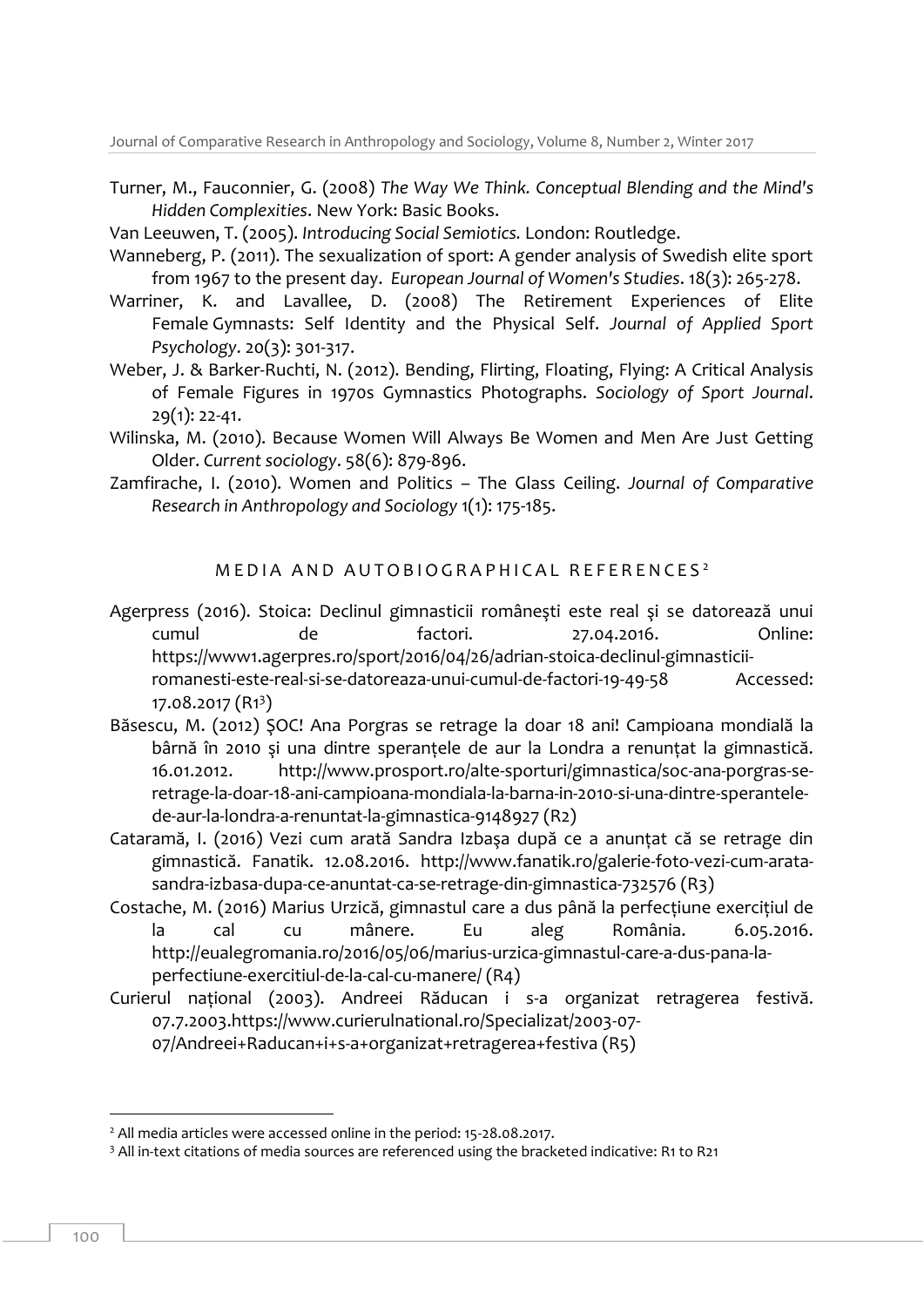- DC News (2012) Marian Drăgulescu se retrage din activitatea sportivă. 20.11.2012. [https://www.dcnews.ro/marian-dragulescu-se-retrage-din-activitatea](https://www.dcnews.ro/marian-dragulescu-se-retrage-din-activitatea-sportiva_251362.html)[sportiva\\_251362.html](https://www.dcnews.ro/marian-dragulescu-se-retrage-din-activitatea-sportiva_251362.html) (R6)
- Gândul Magazine (2016) Cum se menţine în formă o campioană mondială: [http://www.gandul.info/magazin/cum-se-mentine-in-forma-o-campioana-mondiala](http://www.gandul.info/magazin/cum-se-mentine-in-forma-o-campioana-mondiala-simona-amanar-nu-a-scapat-de-obsesia-cantarului-6620296)[simona-amanar-nu-a-scapat-de-obsesia-cantarului-6620296](http://www.gandul.info/magazin/cum-se-mentine-in-forma-o-campioana-mondiala-simona-amanar-nu-a-scapat-de-obsesia-cantarului-6620296) (R7)
- Epure, A. (2017a) Tot cu veteranele! Cătălina Ponor şi Larisa Iordache vor reprezenta România la Campionatele Europene de la Cluj. Adevărul. 23.01.2017. [http://adevarul.ro/news/sport/tot-veteranele-catalina-ponor-larisa-iordache-vor](http://adevarul.ro/news/sport/tot-veteranele-catalina-ponor-larisa-iordache-vor-reprezenta-romania-campionatele-europene-cluj-1_5884d0fa5ab6550cb8b0b61a/index.html)[reprezenta-romania-campionatele-europene-cluj-](http://adevarul.ro/news/sport/tot-veteranele-catalina-ponor-larisa-iordache-vor-reprezenta-romania-campionatele-europene-cluj-1_5884d0fa5ab6550cb8b0b61a/index.html)

[1\\_5884d0fa5ab6550cb8b0b61a/index.html](http://adevarul.ro/news/sport/tot-veteranele-catalina-ponor-larisa-iordache-vor-reprezenta-romania-campionatele-europene-cluj-1_5884d0fa5ab6550cb8b0b61a/index.html) (R8)

Epure, A. (2017b) Ponor ţine în viaţă gimnastica feminină! Veterana a câştigat aurul la bârnă şi la sol, în cadrul Cupei Mondiale de la Baku. Adevărul, 19.03.2017. [http://adevarul.ro/news/sport/ponor-viata-gimnastica-feminina-veterana-castigat](http://adevarul.ro/news/sport/ponor-viata-gimnastica-feminina-veterana-castigat-aurul-barna-sol-cadrul-cupei-mondiale-baku-1_58ce67075ab6550cb87a1419/index.html)[aurul-barna-sol-cadrul-cupei-mondiale-baku-](http://adevarul.ro/news/sport/ponor-viata-gimnastica-feminina-veterana-castigat-aurul-barna-sol-cadrul-cupei-mondiale-baku-1_58ce67075ab6550cb87a1419/index.html)

[1\\_58ce67075ab6550cb87a1419/index.html](http://adevarul.ro/news/sport/ponor-viata-gimnastica-feminina-veterana-castigat-aurul-barna-sol-cadrul-cupei-mondiale-baku-1_58ce67075ab6550cb87a1419/index.html) (R9)

- Evenimentul zilei. (2007). Fostul gimnast brasovean Rares Orzata este una dintre vedetele spectacolului "Beatles Love" ce se joaca seara de seara la Miracle, unul dintre cele mai in voga hoteluri-cazinou din Las Vegas, SUA. 19.06.2007. [http://evz.ro/rares](http://evz.ro/rares-orzata-acrobat-in-trupa-cirque-du-soleil-447865.html)[orzata-acrobat-in-trupa-cirque-du-soleil-447865.html](http://evz.ro/rares-orzata-acrobat-in-trupa-cirque-du-soleil-447865.html) (R10) GSP (2016). 9 poveşti din "Preţul aurului. Sinceritate incomodă". 31.05.2016. [http://www.gsp.ro/sporturi/gimnastica/9-povesti-din-pretul-aurului-sinceritate](http://www.gsp.ro/sporturi/gimnastica/9-povesti-din-pretul-aurului-sinceritate-incomoda-maria-olaru-a-fost-teroare-m-a-batut-m-a-calcat-in-picioare-479444.html)[incomoda-maria-olaru-a-fost-teroare-m-a-batut-m-a-calcat-in-picioare-479444.html](http://www.gsp.ro/sporturi/gimnastica/9-povesti-din-pretul-aurului-sinceritate-incomoda-maria-olaru-a-fost-teroare-m-a-batut-m-a-calcat-in-picioare-479444.html) (R11)
- Hriţcu, M. (2012). Unde ajung sportivii după ce coboară de pe podium. 18 august 2012, Capital. [http://www.capital.ro/unde-ajung-sportivii-dupa-ce-coboara-de-pe-podium-](http://www.capital.ro/unde-ajung-sportivii-dupa-ce-coboara-de-pe-podium-170538.html)[170538.html](http://www.capital.ro/unde-ajung-sportivii-dupa-ce-coboara-de-pe-podium-170538.html) (R12)
- Libertatea (2011). Un fost campion la gimnastică şi-a luat 3 case de când lucrează la circ. 3.12.2011. [http://www.libertatea.ro/sport/alte-sporturi/exclusiv-un-fost-campion-la](http://www.libertatea.ro/sport/alte-sporturi/exclusiv-un-fost-campion-la-gimnastica-si-a-luat-3-case-de-cand-lucreaza-la-circ-674448)[gimnastica-si-a-luat-3-case-de-cand-lucreaza-la-circ-674448](http://www.libertatea.ro/sport/alte-sporturi/exclusiv-un-fost-campion-la-gimnastica-si-a-luat-3-case-de-cand-lucreaza-la-circ-674448) (R13)
- Olaru, Maria (2016) Preţul aurului sinceritate incomodă. Bucureşti: Vremea. (R14)
- Răducan, A. (2010) Reversul medaliei. Bucureşti: Tango. (R15)
- Realitatea. Net (2016). JO 2016. Ce a spus Nadia Comăneci despre absenţa de la RIO a echipei României de gimnastică feminine. 5 august 2016. Online: [https://www.realitatea.net/jo-2016-ce-a-spus-nadia-comaneci-despre-absenta-de-la](https://www.realitatea.net/jo-2016-ce-a-spus-nadia-comaneci-despre-absenta-de-la-rio-a-echipei-romaniei-de-gimnastica-feminina_1967077.html)[rio-a-echipei-romaniei-de-gimnastica-feminina\\_1967077.html](https://www.realitatea.net/jo-2016-ce-a-spus-nadia-comaneci-despre-absenta-de-la-rio-a-echipei-romaniei-de-gimnastica-feminina_1967077.html) (R16)
- Romanian Olympic and Sports Committee COSR (2017). Medals statistics. Online: <http://www.cosr.ro/sporturi/sporturi-olimpice-de-vara/gimnastica-artistica> (R17)
- Tolontan, C. (2016). Copiii bătuţi ai României. 15.05.2016. <http://www.tolo.ro/2016/05/31/copiii-batuti-ai-romaniei/> (R18)
- Vrânceanu, O. (2017) Dan Grecu, primul român campion mondial la gimnastică, a arbitrat ieri un concurs al copiilor din Brașov. Biz Braşov 2.06.2017[.http://www.bizbrasov.ro/2017/06/02/dan-grecu-primul-roman-campion-](http://www.bizbrasov.ro/2017/06/02/dan-grecu-primul-roman-campion-mondial-la-gimnastica-arbitrat-ieri-un-concurs-al-copiilor-din-brasov-un-alt-arbitru-fost-viceprimarul-mihai-costel-fost-gimnast/)